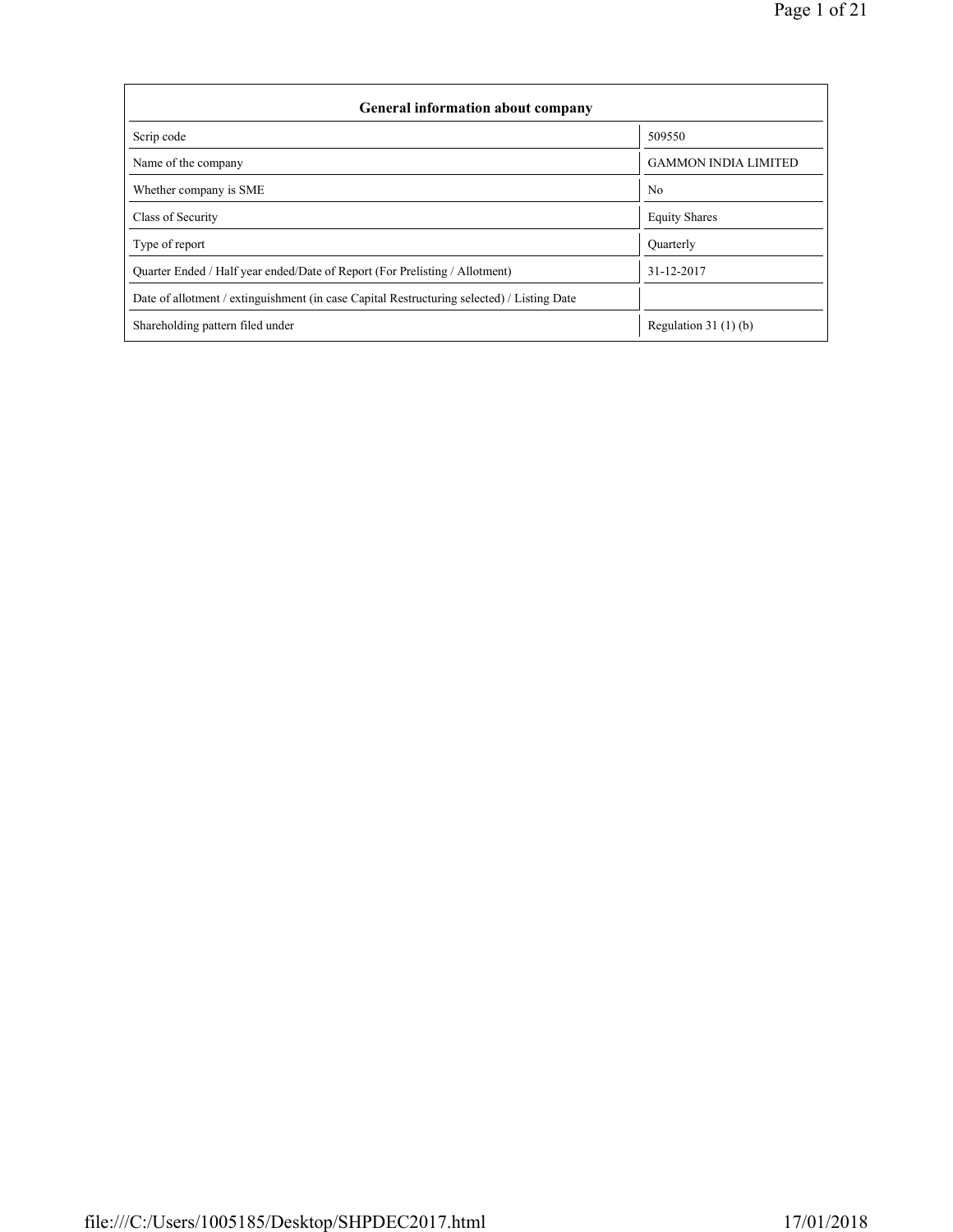| Sr. No. | <b>Particular</b>                                                                      | Yes/No         |
|---------|----------------------------------------------------------------------------------------|----------------|
|         | Whether the Listed Entity has issued any partly paid up shares?                        | N <sub>0</sub> |
|         | Whether the Listed Entity has issued any Convertible Securities?                       | N <sub>0</sub> |
|         | Whether the Listed Entity has issued any Warrants?                                     | N <sub>0</sub> |
|         | Whether the Listed Entity has any shares against which depository receipts are issued? | N <sub>0</sub> |
|         | Whether the Listed Entity has any shares in locked-in?                                 | N <sub>0</sub> |
| 6       | Whether any shares held by promoters are pledge or otherwise encumbered?               | Yes            |
|         | Whether company has equity shares with differential voting rights?                     | N <sub>0</sub> |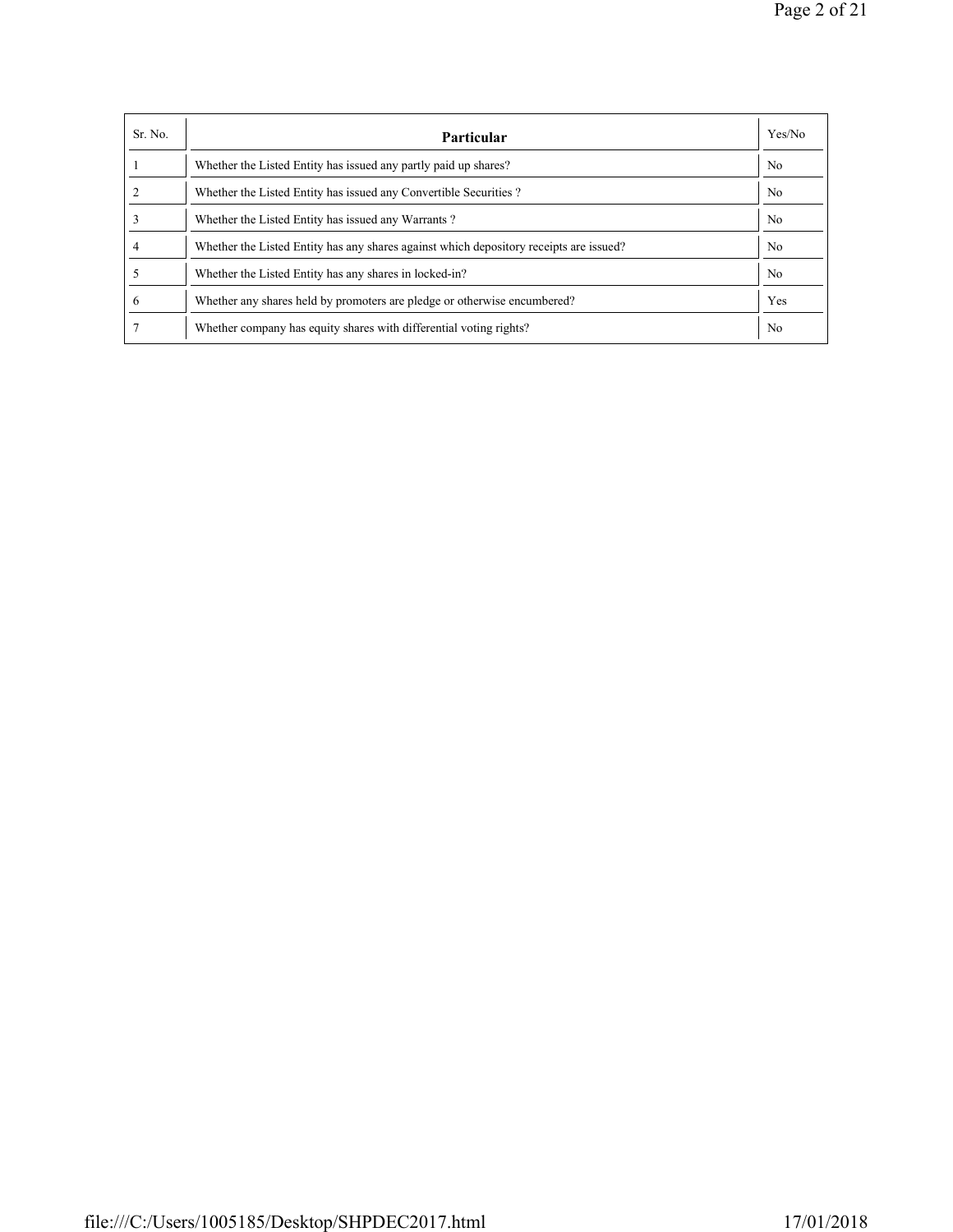|               | Table I - Summary Statement holding of specified securities |                         |                         |                                 |                                    |                                                               |                                                                                                                                      |                                                                  |               |           |                                   |
|---------------|-------------------------------------------------------------|-------------------------|-------------------------|---------------------------------|------------------------------------|---------------------------------------------------------------|--------------------------------------------------------------------------------------------------------------------------------------|------------------------------------------------------------------|---------------|-----------|-----------------------------------|
| Category<br>( |                                                             |                         | No. of                  | No.<br>Of<br>Partly             | No. Of                             | Total nos.<br>shares held<br>$(VII) =$<br>$(IV)+(V)+$<br>(VI) | Shareholding<br>as a $%$ of<br>total no. of<br>shares<br>(calculated<br>as per<br>SCRR,<br>1957) (VIII)<br>As a $%$ of<br>$(A+B+C2)$ | Number of Voting Rights held in each class<br>of securities (IX) |               |           |                                   |
|               | Category<br>of<br>shareholder                               | Nos. Of<br>shareholders | fully paid<br>up equity | paid-<br>up                     | shares<br>underlying<br>Depository |                                                               |                                                                                                                                      | No of Voting (XIV) Rights                                        |               |           |                                   |
|               | (II)                                                        | (III)                   | shares held<br>(IV)     | equity<br>shares<br>held<br>(V) | Receipts<br>(VI)                   |                                                               |                                                                                                                                      | Class eg:<br>X                                                   | Class<br>eg:y | Total     | Total as<br>$a\%$ of<br>$(A+B+C)$ |
| (A)           | Promoter<br>&<br>Promoter<br>Group                          | $\overline{7}$          | 42657154                |                                 |                                    | 42657154                                                      | 11.54                                                                                                                                | 42657154                                                         |               | 42657154  | 11.54                             |
| (B)           | Public                                                      | 42868                   | 326915951               |                                 |                                    | 326915951                                                     | 88.46                                                                                                                                | 326915951                                                        |               | 326915951 | 88.46                             |
| (C)           | Non<br>Promoter-<br>Non Public                              |                         |                         |                                 |                                    |                                                               |                                                                                                                                      |                                                                  |               |           |                                   |
| (C1)          | <b>Shares</b><br>underlying<br><b>DRs</b>                   |                         |                         |                                 |                                    |                                                               |                                                                                                                                      |                                                                  |               |           |                                   |
| (C2)          | Shares held<br>by<br>Employee<br>Trusts                     |                         |                         |                                 |                                    |                                                               |                                                                                                                                      |                                                                  |               |           |                                   |
|               | Total                                                       | 42875                   | 369573105               |                                 |                                    | 369573105                                                     | 100                                                                                                                                  | 369573105                                                        |               | 369573105 | 100                               |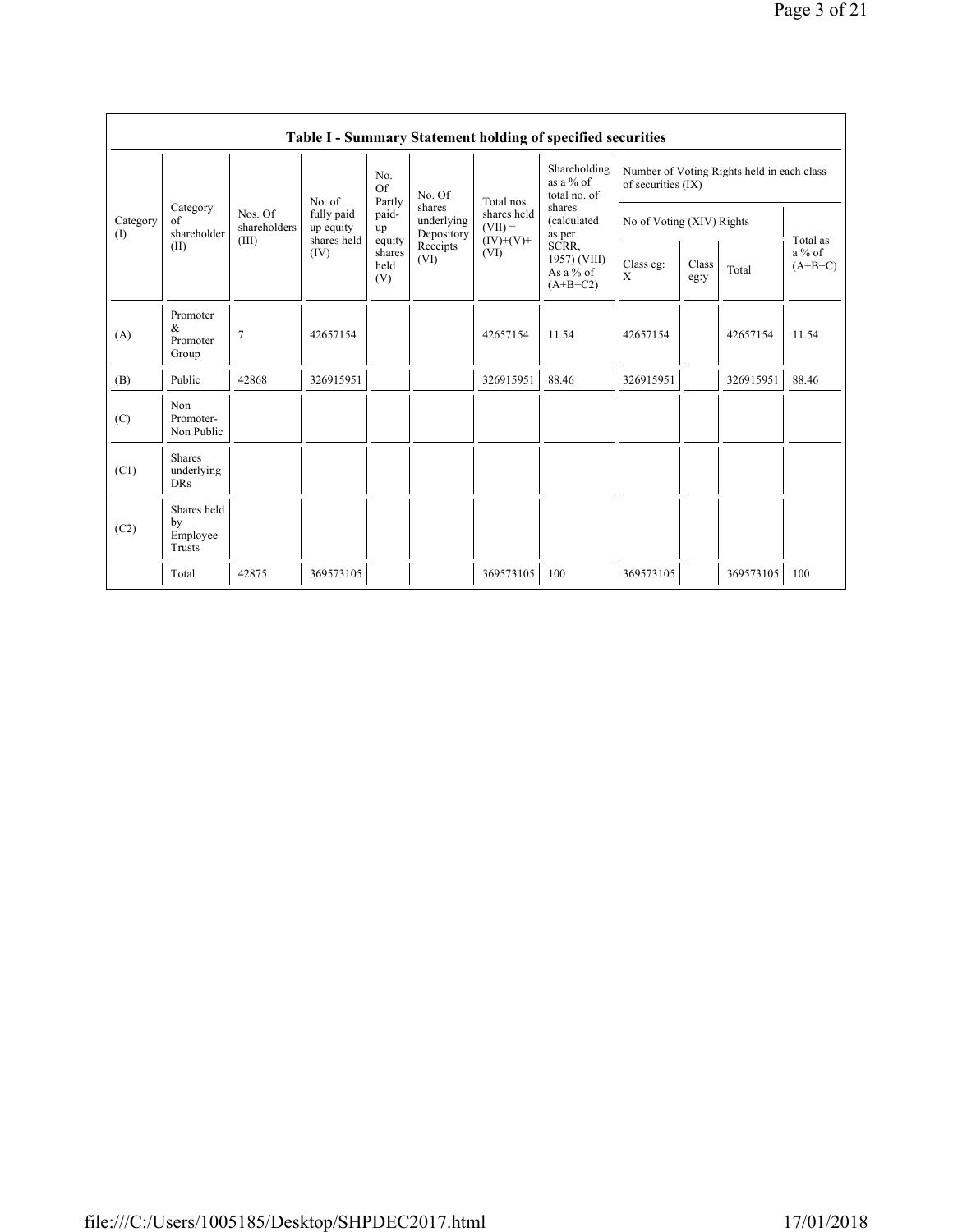|                 | Table I - Summary Statement holding of specified securities |                                                                                                                                                   |             |                                                                               |                                                                                                                     |                                          |                                                         |                                                                  |                                                         |                                                            |  |
|-----------------|-------------------------------------------------------------|---------------------------------------------------------------------------------------------------------------------------------------------------|-------------|-------------------------------------------------------------------------------|---------------------------------------------------------------------------------------------------------------------|------------------------------------------|---------------------------------------------------------|------------------------------------------------------------------|---------------------------------------------------------|------------------------------------------------------------|--|
| Category<br>(1) | Category<br>of<br>shareholder<br>(II)                       | No. Of<br>No. of<br><b>Shares</b><br>Shares<br>Underlying<br>Underlying<br>Outstanding<br>convertible<br>Warrants<br>securities<br>$(X_i)$<br>(X) |             | No. Of<br>Shares<br>Underlying                                                | Shareholding,<br>as a $%$<br>assuming full<br>conversion of<br>convertible                                          | Number of<br>Locked in<br>shares $(XII)$ |                                                         | Number of Shares<br>pledged or<br>otherwise<br>encumbered (XIII) |                                                         | Number of                                                  |  |
|                 |                                                             |                                                                                                                                                   | Outstanding | Outstanding<br>convertible<br>securities<br>and No. Of<br>Warrants<br>(Xi)(a) | securities (as<br>a percentage<br>of diluted<br>share capital)<br>$(XI) = (VII) +$<br>$(X)$ As a % of<br>$(A+B+C2)$ | No.<br>(a)                               | As a<br>$%$ of<br>total<br><b>Shares</b><br>held<br>(b) | No. (a)                                                          | As a<br>$%$ of<br>total<br><b>Shares</b><br>held<br>(b) | equity shares<br>held in<br>dematerialized<br>form $(XIV)$ |  |
| (A)             | Promoter<br>$\&$<br>Promoter<br>Group                       |                                                                                                                                                   |             |                                                                               | 11.54                                                                                                               |                                          |                                                         | 39553699                                                         | 92.72                                                   | 42657154                                                   |  |
| (B)             | Public                                                      |                                                                                                                                                   |             |                                                                               | 88.46                                                                                                               |                                          |                                                         |                                                                  |                                                         | 318405543                                                  |  |
| (C)             | Non<br>Promoter-<br>Non Public                              |                                                                                                                                                   |             |                                                                               |                                                                                                                     |                                          |                                                         |                                                                  |                                                         |                                                            |  |
| (C1)            | <b>Shares</b><br>underlying<br><b>DRs</b>                   |                                                                                                                                                   |             |                                                                               |                                                                                                                     |                                          |                                                         |                                                                  |                                                         |                                                            |  |
| (C2)            | Shares held<br>by<br>Employee<br><b>Trusts</b>              |                                                                                                                                                   |             |                                                                               |                                                                                                                     |                                          |                                                         |                                                                  |                                                         |                                                            |  |
|                 | Total                                                       |                                                                                                                                                   |             |                                                                               | 100                                                                                                                 |                                          |                                                         | 39553699                                                         | 10.7                                                    | 361062697                                                  |  |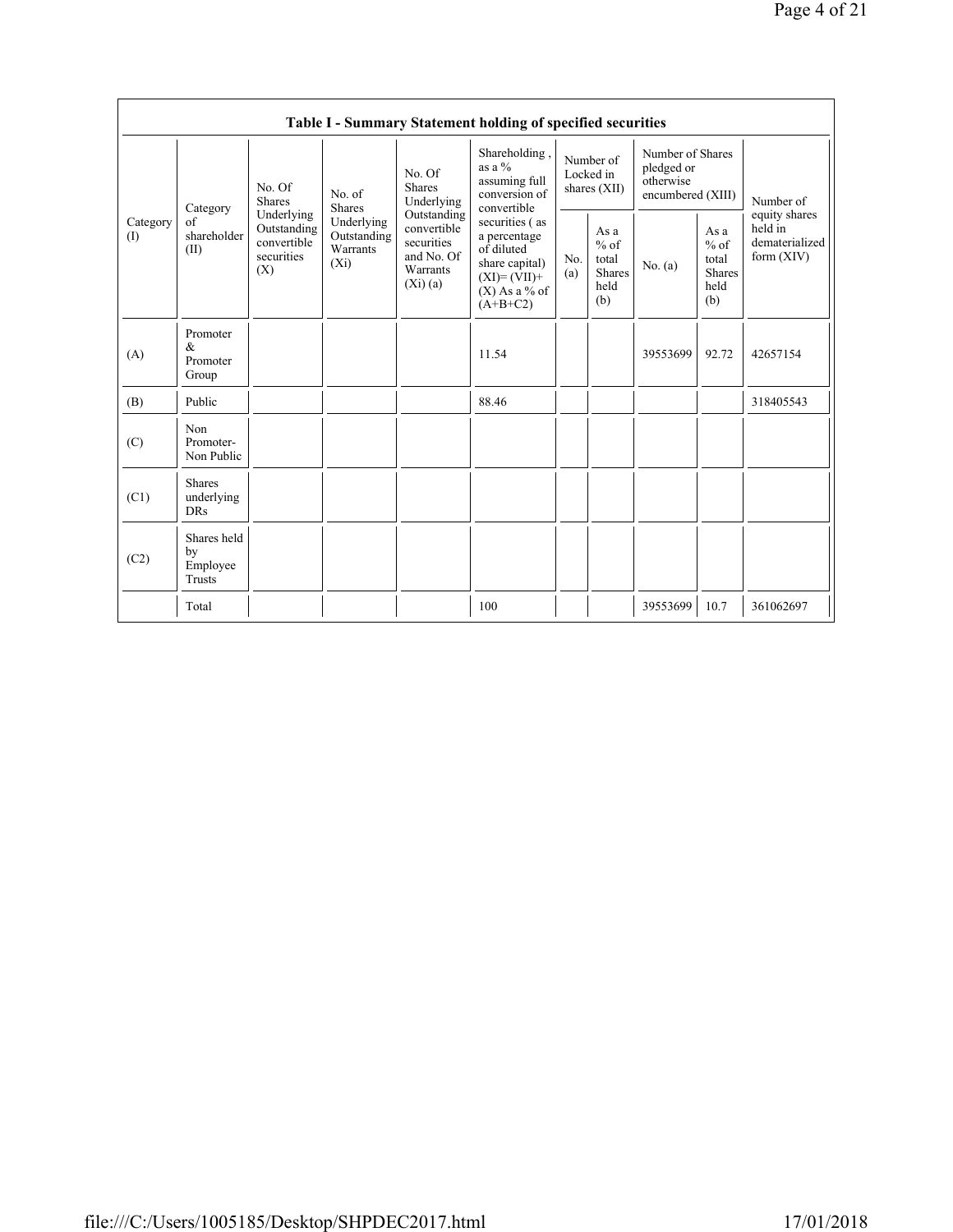| Table II - Statement showing shareholding pattern of the Promoter and Promoter Group           |                                                                                                         |                                  |                                                  |                                 |                                    |                                                       |                                                  |                           |               |                                      |                                 |
|------------------------------------------------------------------------------------------------|---------------------------------------------------------------------------------------------------------|----------------------------------|--------------------------------------------------|---------------------------------|------------------------------------|-------------------------------------------------------|--------------------------------------------------|---------------------------|---------------|--------------------------------------|---------------------------------|
|                                                                                                |                                                                                                         |                                  |                                                  | No.<br><b>Of</b>                | No. Of                             |                                                       | Shareholding<br>as a % of<br>total no. of        | class of securities (IX)  |               | Number of Voting Rights held in each |                                 |
| Sr.                                                                                            | Category &<br>Name of the<br>Shareholders (I)                                                           | Nos. Of<br>shareholders<br>(III) | No. of fully<br>paid up<br>equity<br>shares held | Partly<br>paid-<br>up<br>equity | shares<br>underlying<br>Depository | Total nos.<br>shares held<br>$(VII) =$<br>$(IV)+(V)+$ | shares<br>(calculated<br>as per                  | No of Voting (XIV) Rights |               |                                      | Total<br>as a %                 |
|                                                                                                |                                                                                                         |                                  | (IV)                                             | shares<br>held<br>(V)           | Receipts<br>(VI)                   | (VI)                                                  | SCRR,<br>1957) (VIII)<br>As a % of<br>$(A+B+C2)$ | Class eg: X               | Class<br>eg:y | Total                                | of<br>Total<br>Voting<br>rights |
| A                                                                                              | Table II - Statement showing shareholding pattern of the Promoter and Promoter Group                    |                                  |                                                  |                                 |                                    |                                                       |                                                  |                           |               |                                      |                                 |
| (1)                                                                                            | Indian                                                                                                  |                                  |                                                  |                                 |                                    |                                                       |                                                  |                           |               |                                      |                                 |
| (a)                                                                                            | Individuals/Hindu<br>undivided Family                                                                   | $\overline{2}$                   | 8189479                                          |                                 |                                    | 8189479                                               | 2.22                                             | 8189479                   |               | 8189479                              | 2.22                            |
| (d)                                                                                            | Any Other<br>(specify)                                                                                  | $\overline{4}$                   | 31381240                                         |                                 |                                    | 31381240                                              | 8.49                                             | 31381240                  |               | 31381240                             | 8.49                            |
| Sub-Total<br>(A)(1)                                                                            |                                                                                                         | 6                                | 39570719                                         |                                 |                                    | 39570719                                              | 10.71                                            | 39570719                  |               | 39570719                             | 10.71                           |
| (2)                                                                                            | Foreign                                                                                                 |                                  |                                                  |                                 |                                    |                                                       |                                                  |                           |               |                                      |                                 |
| (e)                                                                                            | Any Other<br>(specify)                                                                                  | $\mathbf{1}$                     | 3086435                                          |                                 |                                    | 3086435                                               | 0.84                                             | 3086435                   |               | 3086435                              | 0.84                            |
| Sub-Total<br>(A)(2)                                                                            |                                                                                                         | 1                                | 3086435                                          |                                 |                                    | 3086435                                               | 0.84                                             | 3086435                   |               | 3086435                              | 0.84                            |
| Total<br>Shareholding<br>of Promoter<br>and<br>Promoter<br>Group $(A)=$<br>$(A)(1)+(A)$<br>(2) |                                                                                                         | $\overline{7}$                   | 42657154                                         |                                 |                                    | 42657154                                              | 11.54                                            | 42657154                  |               | 42657154                             | 11.54                           |
| B                                                                                              | Table III - Statement showing shareholding pattern of the Public shareholder                            |                                  |                                                  |                                 |                                    |                                                       |                                                  |                           |               |                                      |                                 |
| (1)                                                                                            | Institutions                                                                                            |                                  |                                                  |                                 |                                    |                                                       |                                                  |                           |               |                                      |                                 |
| (e)                                                                                            | Foreign Portfolio<br>Investors                                                                          | $\mathbf{1}$                     | 97711                                            |                                 |                                    | 97711                                                 | 0.03                                             | 97711                     |               | 97711                                | 0.03                            |
| (f)                                                                                            | Financial<br>Institutions/<br>Banks                                                                     | 27                               | 235763796                                        |                                 |                                    | 235763796                                             | 63.79                                            | 235763796                 |               | 235763796                            | 63.79                           |
| (i)                                                                                            | Any Other<br>(specify)                                                                                  | 1                                | 100                                              |                                 |                                    | 100                                                   | $\boldsymbol{0}$                                 | 100                       |               | 100                                  | $\boldsymbol{0}$                |
| Sub-Total<br>(B)(1)                                                                            |                                                                                                         | 29                               | 235861607                                        |                                 |                                    | 235861607                                             | 63.82                                            | 235861607                 |               | 235861607                            | 63.82                           |
| (2)                                                                                            | Central<br>Government/<br><b>State Government</b><br>$(s)$ / President of<br>India                      | -1                               | 419347                                           |                                 |                                    | 419347                                                | 0.11                                             | 419347                    |               | 419347                               | 0.11                            |
| Sub-Total<br>(B)(2)                                                                            |                                                                                                         | $\mathbf{1}$                     | 419347                                           |                                 |                                    | 419347                                                | 0.11                                             | 419347                    |               | 419347                               | 0.11                            |
| (3)                                                                                            | Non-institutions                                                                                        |                                  |                                                  |                                 |                                    |                                                       |                                                  |                           |               |                                      |                                 |
| (a(i))                                                                                         | Individuals -<br>i.Individual<br>shareholders<br>holding nominal<br>share capital up<br>to Rs. 2 lakhs. | 40637                            | 52503383                                         |                                 |                                    | 52503383                                              | 14.21                                            | 52503383                  |               | 52503383                             | 14.21                           |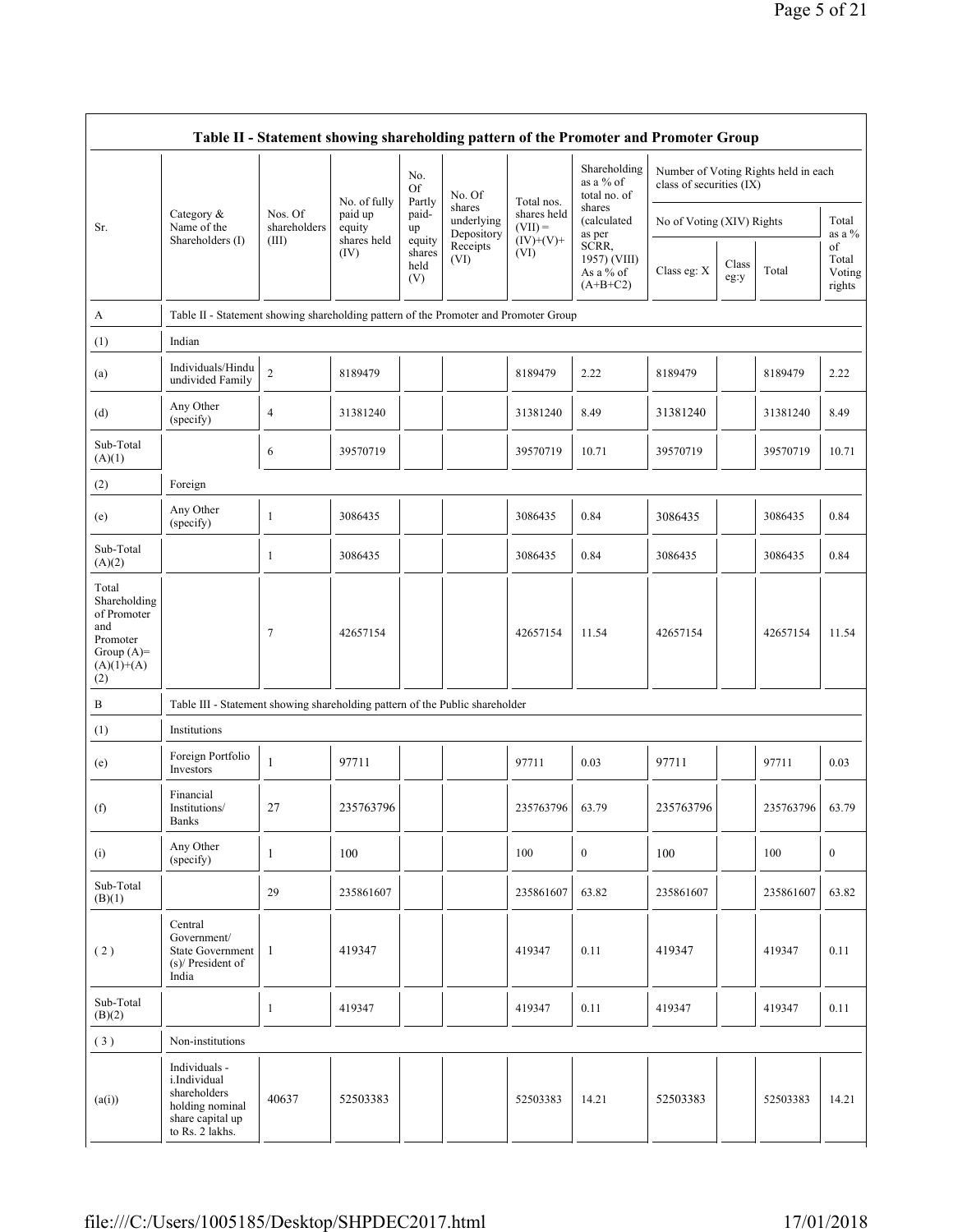| (a(ii))                                                              | Individuals - ii.<br>Individual<br>shareholders<br>holding nominal<br>share capital in<br>excess of Rs. 2<br>lakhs. | 42    | 9188494   |                                                                                               | 9188494   | 2.49  | 9188494   | 9188494   | 2.49  |
|----------------------------------------------------------------------|---------------------------------------------------------------------------------------------------------------------|-------|-----------|-----------------------------------------------------------------------------------------------|-----------|-------|-----------|-----------|-------|
| (e)                                                                  | Any Other<br>(specify)                                                                                              | 2159  | 28943120  |                                                                                               | 28943120  | 7.83  | 28943120  | 28943120  | 7.83  |
| Sub-Total<br>(B)(3)                                                  |                                                                                                                     | 42838 | 90634997  |                                                                                               | 90634997  | 24.52 | 90634997  | 90634997  | 24.52 |
| Total Public<br>Shareholding<br>$(B)=(B)(1)+$<br>$(B)(2)+(B)$<br>(3) |                                                                                                                     | 42868 | 326915951 |                                                                                               | 326915951 | 88.46 | 326915951 | 326915951 | 88.46 |
| $\mathcal{C}$                                                        |                                                                                                                     |       |           | Table IV - Statement showing shareholding pattern of the Non Promoter- Non Public shareholder |           |       |           |           |       |
| Total<br>$(A+B+C2)$                                                  |                                                                                                                     | 42875 | 369573105 |                                                                                               | 369573105 | 100   | 369573105 | 369573105 | 100   |
| Total<br>$(A+B+C)$                                                   |                                                                                                                     | 42875 | 369573105 |                                                                                               | 369573105 | 100   | 369573105 | 369573105 | 100   |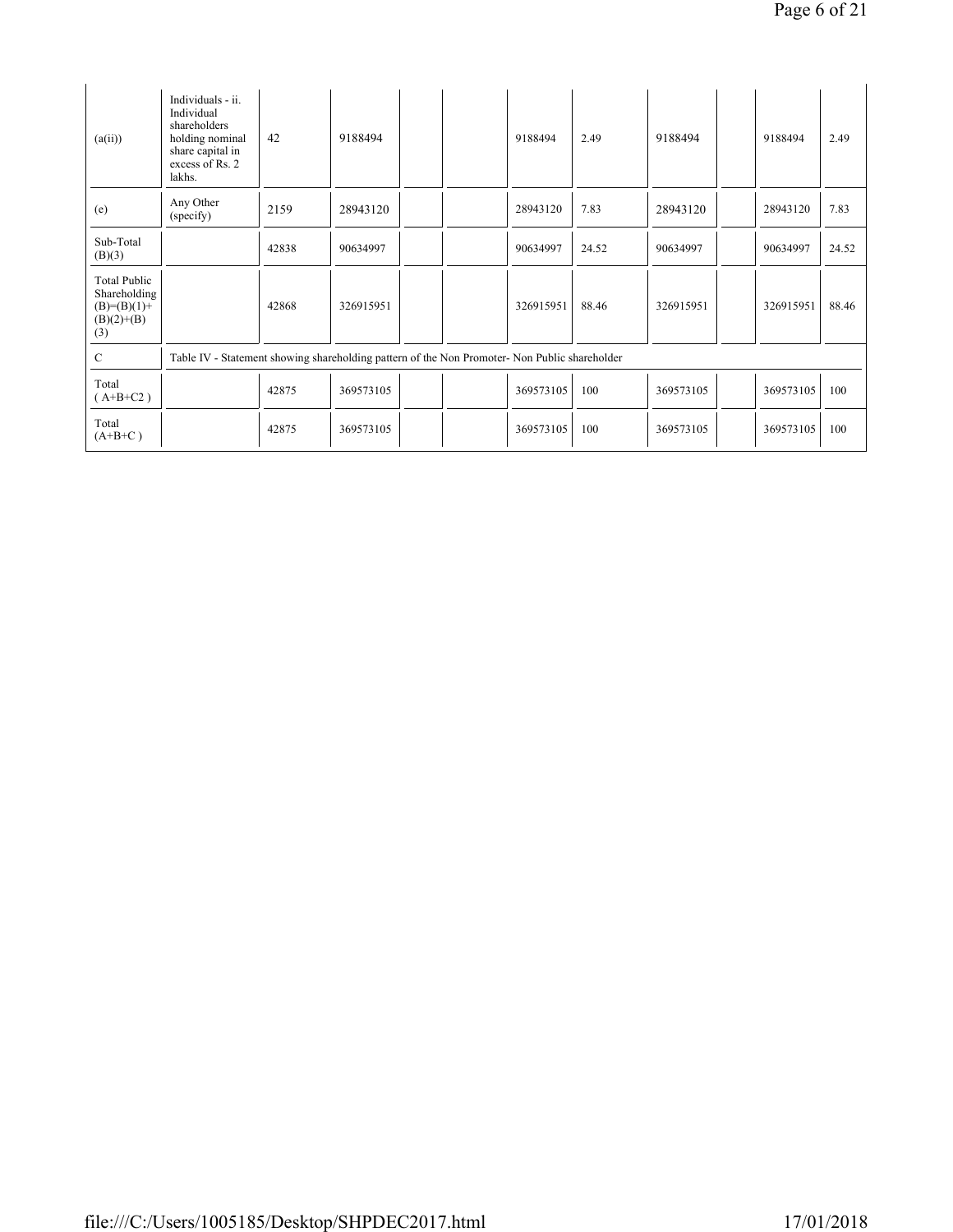|                                                                                         | Table II - Statement showing shareholding pattern of the Promoter and Promoter Group                |                                                                   |                                                                                                             |                                                                                               |                                                         |                                          |                                                                  |                                         |                            |
|-----------------------------------------------------------------------------------------|-----------------------------------------------------------------------------------------------------|-------------------------------------------------------------------|-------------------------------------------------------------------------------------------------------------|-----------------------------------------------------------------------------------------------|---------------------------------------------------------|------------------------------------------|------------------------------------------------------------------|-----------------------------------------|----------------------------|
|                                                                                         | No. Of<br><b>Shares</b><br>Underlying                                                               | No. of<br><b>Shares</b>                                           | No. Of<br>Shares<br>Underlying<br>Outstanding                                                               | Shareholding,<br>as a % assuming<br>full conversion<br>of convertible                         |                                                         | Number of<br>Locked in<br>shares $(XII)$ | Number of Shares<br>pledged or<br>otherwise<br>encumbered (XIII) |                                         | Number of<br>equity shares |
| Sr.                                                                                     | Underlying<br>Outstanding<br>Outstanding<br>convertible<br>Warrants<br>securities<br>$(X_i)$<br>(X) | convertible<br>securities<br>and No. Of<br>Warrants<br>$(Xi)$ (a) | securities (as a<br>percentage of<br>diluted share<br>capital) (XI)=<br>$(VII)+(X)$ As a<br>% of $(A+B+C2)$ | No.<br>(a)                                                                                    | As a<br>$%$ of<br>total<br><b>Shares</b><br>held<br>(b) | No. $(a)$                                | As a $%$<br>of total<br>Shares<br>held<br>(b)                    | held in<br>dematerialized<br>form (XIV) |                            |
| A                                                                                       |                                                                                                     |                                                                   |                                                                                                             | Table II - Statement showing shareholding pattern of the Promoter and Promoter Group          |                                                         |                                          |                                                                  |                                         |                            |
| (1)                                                                                     | Indian                                                                                              |                                                                   |                                                                                                             |                                                                                               |                                                         |                                          |                                                                  |                                         |                            |
| (a)                                                                                     |                                                                                                     |                                                                   |                                                                                                             | 2.22                                                                                          |                                                         |                                          | 8172459                                                          | 99.79                                   | 8189479                    |
| (d)                                                                                     |                                                                                                     |                                                                   |                                                                                                             | 8.49                                                                                          |                                                         |                                          | 31381240                                                         | 100                                     | 31381240                   |
| Sub-Total (A)<br>(1)                                                                    |                                                                                                     |                                                                   |                                                                                                             | 10.71                                                                                         |                                                         |                                          | 39553699                                                         | 99.96                                   | 39570719                   |
| (2)                                                                                     | Foreign                                                                                             |                                                                   |                                                                                                             |                                                                                               |                                                         |                                          |                                                                  |                                         |                            |
| (e)                                                                                     |                                                                                                     |                                                                   |                                                                                                             | 0.84                                                                                          |                                                         |                                          | $\boldsymbol{0}$                                                 | $\boldsymbol{0}$                        | 3086435                    |
| Sub-Total (A)<br>(2)                                                                    |                                                                                                     |                                                                   |                                                                                                             | 0.84                                                                                          |                                                         |                                          | $\boldsymbol{0}$                                                 | $\mathbf{0}$                            | 3086435                    |
| Total<br>Shareholding<br>of Promoter<br>and Promoter<br>Group $(A)=$<br>$(A)(1)+(A)(2)$ |                                                                                                     |                                                                   |                                                                                                             | 11.54                                                                                         |                                                         |                                          | 39553699                                                         | 92.72                                   | 42657154                   |
| $\, {\bf B}$                                                                            |                                                                                                     |                                                                   |                                                                                                             | Table III - Statement showing shareholding pattern of the Public shareholder                  |                                                         |                                          |                                                                  |                                         |                            |
| (1)                                                                                     | Institutions                                                                                        |                                                                   |                                                                                                             |                                                                                               |                                                         |                                          |                                                                  |                                         |                            |
| (e)                                                                                     |                                                                                                     |                                                                   |                                                                                                             | 0.03                                                                                          |                                                         |                                          |                                                                  |                                         | 97711                      |
| (f)                                                                                     |                                                                                                     |                                                                   |                                                                                                             | 63.79                                                                                         |                                                         |                                          |                                                                  |                                         | 235759601                  |
| (i)                                                                                     |                                                                                                     |                                                                   |                                                                                                             | $\boldsymbol{0}$                                                                              |                                                         |                                          |                                                                  |                                         | $\boldsymbol{0}$           |
| Sub-Total (B)<br>(1)                                                                    |                                                                                                     |                                                                   |                                                                                                             | 63.82                                                                                         |                                                         |                                          |                                                                  |                                         | 235857312                  |
| (2)                                                                                     |                                                                                                     |                                                                   |                                                                                                             | 0.11                                                                                          |                                                         |                                          |                                                                  |                                         | 419347                     |
| Sub-Total (B)<br>(2)                                                                    |                                                                                                     |                                                                   |                                                                                                             | 0.11                                                                                          |                                                         |                                          |                                                                  |                                         | 419347                     |
| (3)                                                                                     | Non-institutions                                                                                    |                                                                   |                                                                                                             |                                                                                               |                                                         |                                          |                                                                  |                                         |                            |
| (a(i))                                                                                  |                                                                                                     |                                                                   |                                                                                                             | 14.21                                                                                         |                                                         |                                          |                                                                  |                                         | 51862660                   |
| (a(ii))                                                                                 |                                                                                                     |                                                                   |                                                                                                             | 2.49                                                                                          |                                                         |                                          |                                                                  |                                         | 8462694                    |
| (e)                                                                                     |                                                                                                     |                                                                   |                                                                                                             | 7.83                                                                                          |                                                         |                                          |                                                                  |                                         | 21803530                   |
| Sub-Total (B)<br>(3)                                                                    |                                                                                                     |                                                                   |                                                                                                             | 24.52                                                                                         |                                                         |                                          |                                                                  |                                         | 82128884                   |
| <b>Total Public</b><br>Shareholding<br>$(B)= (B)(1) +$<br>$(B)(2)+(B)(3)$               |                                                                                                     |                                                                   |                                                                                                             | 88.46                                                                                         |                                                         |                                          |                                                                  |                                         | 318405543                  |
| C                                                                                       |                                                                                                     |                                                                   |                                                                                                             | Table IV - Statement showing shareholding pattern of the Non Promoter- Non Public shareholder |                                                         |                                          |                                                                  |                                         |                            |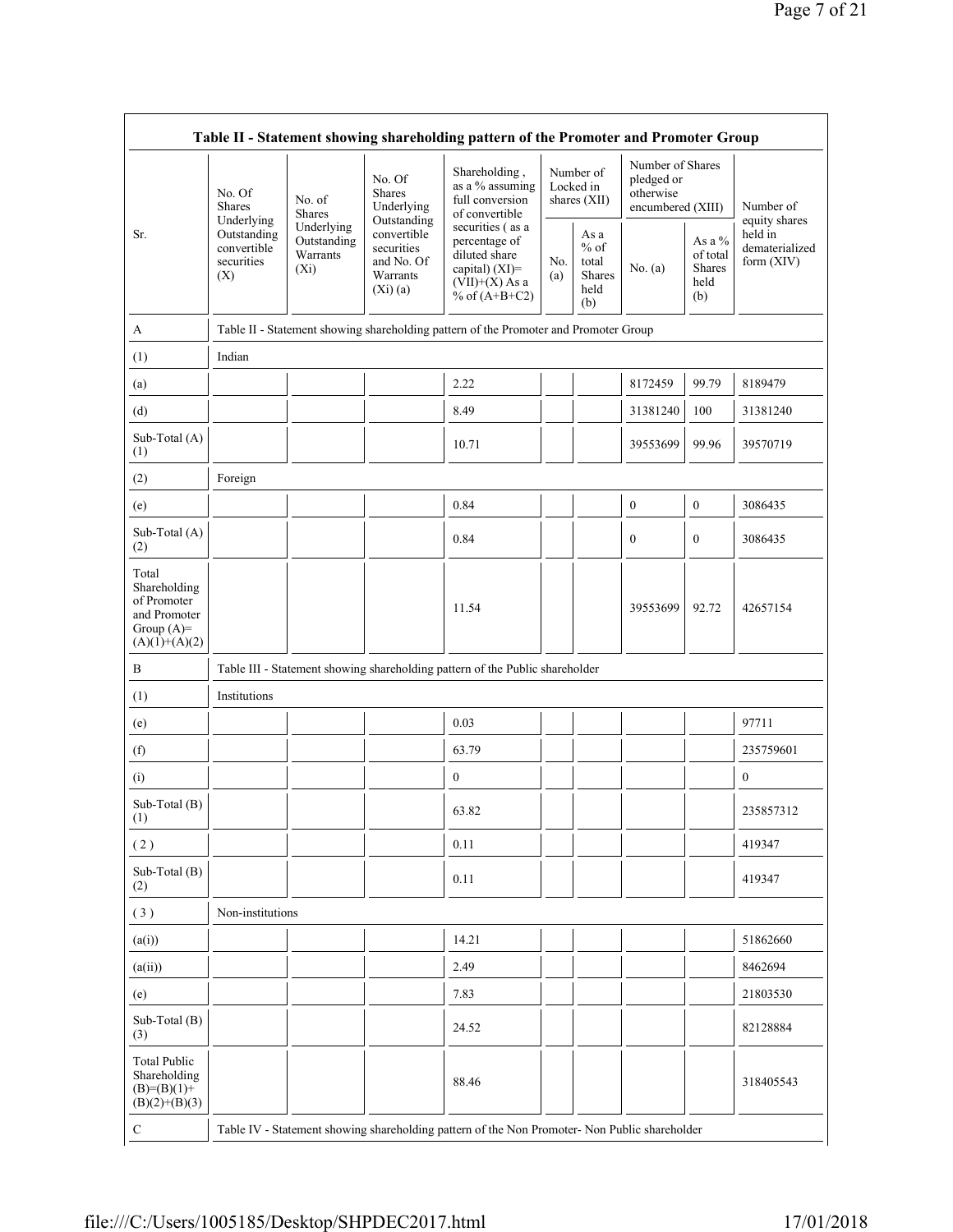| Total $(A+B+C2)$ | 100 |  |          |      | 361062697 |
|------------------|-----|--|----------|------|-----------|
| Total $(A+B+C)$  | 100 |  | 39553699 | 10.7 | 361062697 |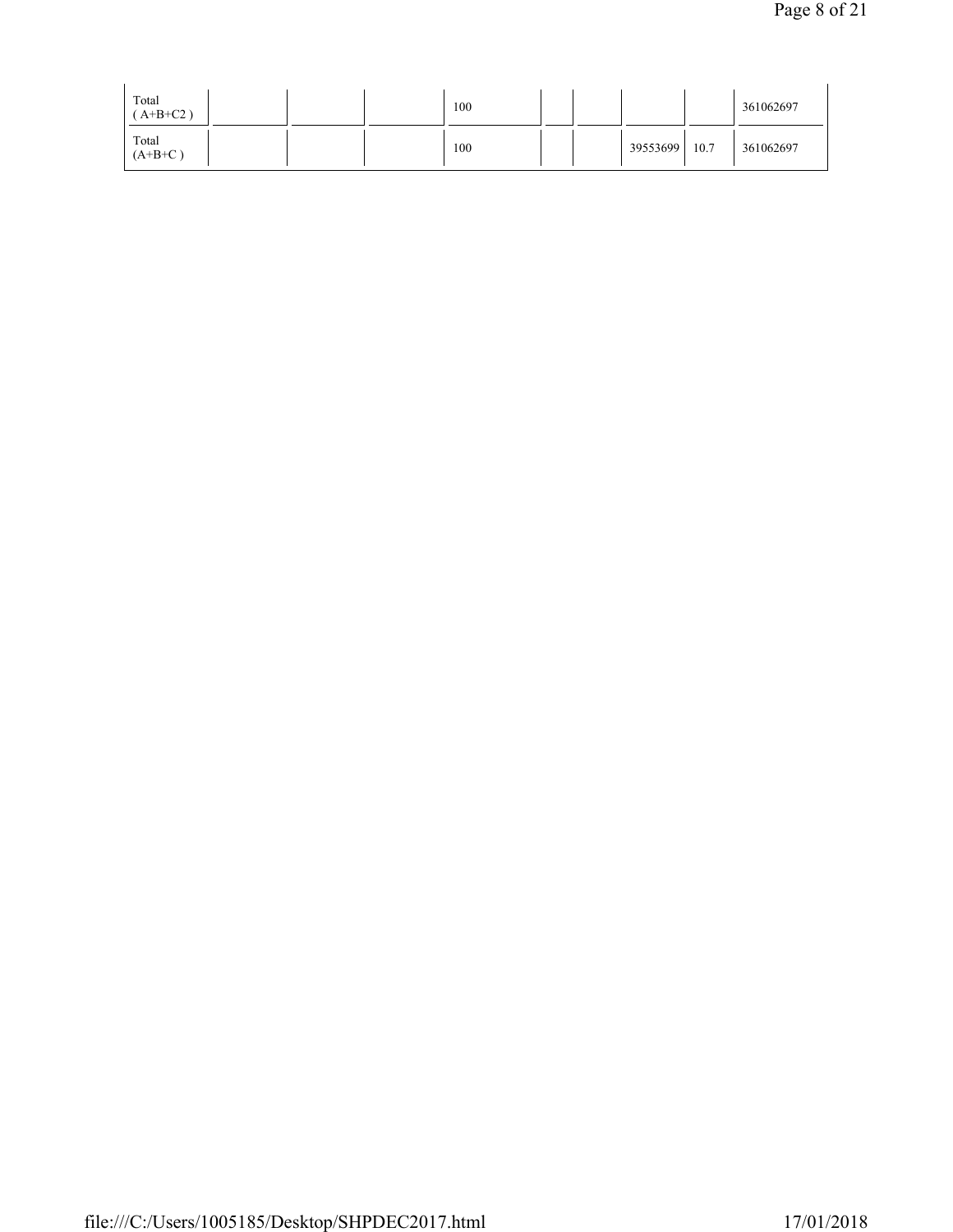| Individuals/Hindu undivided Family                                                                                                                                                           |                                                               |                  |                       |  |  |  |  |  |  |
|----------------------------------------------------------------------------------------------------------------------------------------------------------------------------------------------|---------------------------------------------------------------|------------------|-----------------------|--|--|--|--|--|--|
| Searial No.                                                                                                                                                                                  | 1                                                             | $\overline{c}$   |                       |  |  |  |  |  |  |
| Name of the<br>Shareholders (I)                                                                                                                                                              | Abhijit Rajan                                                 | Jagdish Rajan    | Click here to go back |  |  |  |  |  |  |
| PAN(II)                                                                                                                                                                                      | AAEPR0342J                                                    | AACPR1248M       | Total                 |  |  |  |  |  |  |
| No. of fully paid<br>up equity shares<br>held $(IV)$                                                                                                                                         | 8172459                                                       | 17020            | 8189479               |  |  |  |  |  |  |
| No. Of Partly paid-<br>up equity shares<br>held $(V)$                                                                                                                                        |                                                               |                  |                       |  |  |  |  |  |  |
| No. Of shares<br>underlying<br>Depository<br>Receipts (VI)                                                                                                                                   |                                                               |                  |                       |  |  |  |  |  |  |
| Total nos. shares<br>held $(VII) = (IV) +$<br>$(V)+(VI)$                                                                                                                                     | 8172459                                                       | 17020            | 8189479               |  |  |  |  |  |  |
| Shareholding as a<br>$%$ of total no. of<br>shares (calculated<br>as per SCRR,<br>1957) (VIII) As a<br>% of $(A+B+C2)$                                                                       | 2.21                                                          | $\boldsymbol{0}$ | 2.22                  |  |  |  |  |  |  |
|                                                                                                                                                                                              | Number of Voting Rights held in each class of securities (IX) |                  |                       |  |  |  |  |  |  |
| Class eg:X                                                                                                                                                                                   | 8172459                                                       | 17020            | 8189479               |  |  |  |  |  |  |
| Class eg:y                                                                                                                                                                                   |                                                               |                  |                       |  |  |  |  |  |  |
| Total                                                                                                                                                                                        | 8172459                                                       | 17020            | 8189479               |  |  |  |  |  |  |
| Total as a % of<br><b>Total Voting rights</b>                                                                                                                                                | 2.21                                                          | $\boldsymbol{0}$ | 2.22                  |  |  |  |  |  |  |
| No. Of Shares<br>Underlying<br>Outstanding<br>convertible<br>securities (X)                                                                                                                  |                                                               |                  |                       |  |  |  |  |  |  |
| No. of Shares<br>Underlying<br>Outstanding<br>Warrants $(X_i)$                                                                                                                               |                                                               |                  |                       |  |  |  |  |  |  |
| No. Of Shares<br>Underlying<br>Outstanding<br>convertible<br>securities and No.<br>Of Warrants (Xi)<br>(a)                                                                                   |                                                               |                  |                       |  |  |  |  |  |  |
| Shareholding, as a<br>% assuming full<br>conversion of<br>convertible<br>securities (as a<br>percentage of<br>diluted share<br>capital) $(XI) = (VII)$<br>$+(Xi)(a)$ As a % of<br>$(A+B+C2)$ | 2.21                                                          | $\boldsymbol{0}$ | 2.22                  |  |  |  |  |  |  |
| Number of Locked in shares (XII)                                                                                                                                                             |                                                               |                  |                       |  |  |  |  |  |  |
| No. $(a)$                                                                                                                                                                                    |                                                               |                  |                       |  |  |  |  |  |  |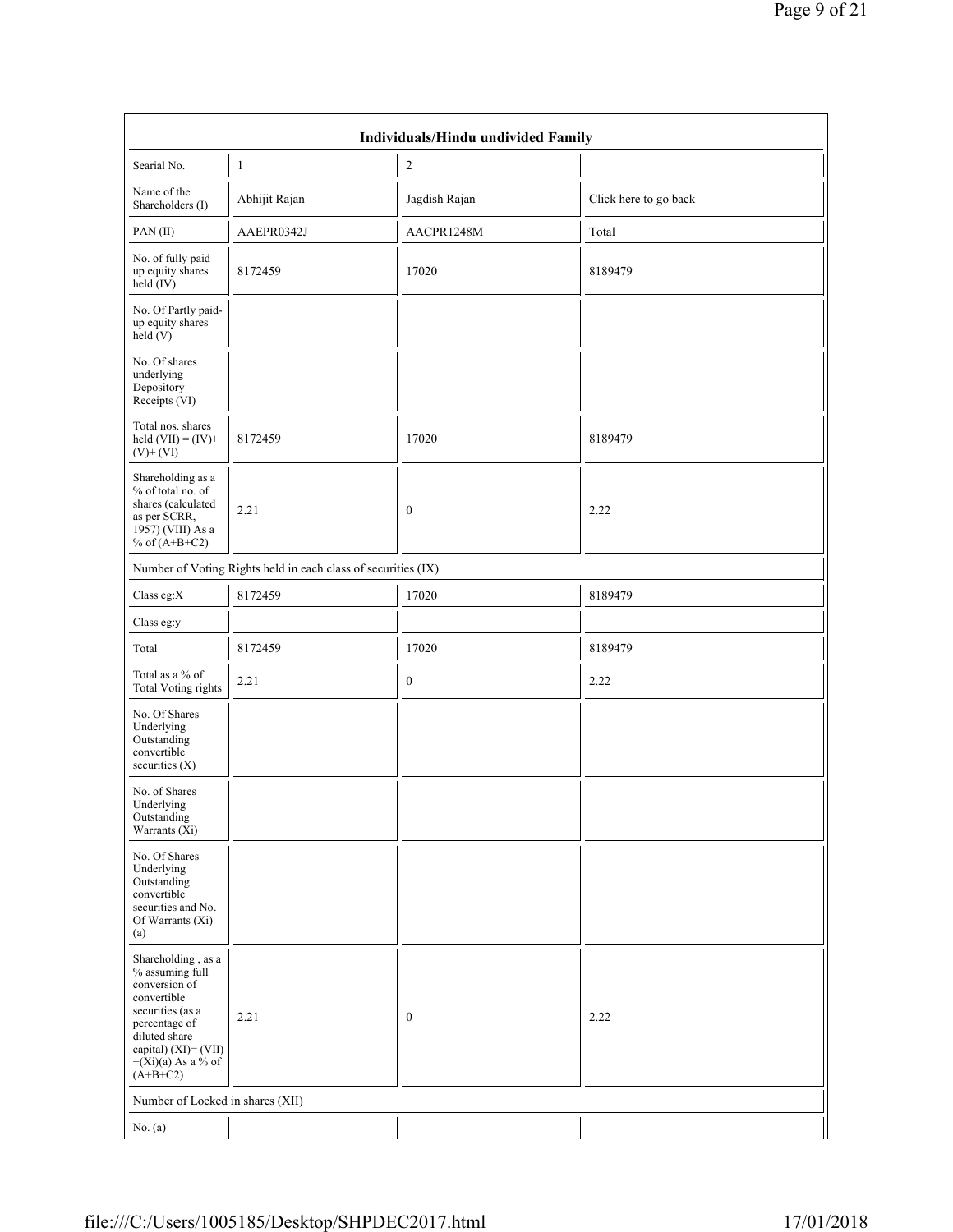| As a % of total<br>Shares held (b)                                   |         |              |         |  |  |  |  |  |  |
|----------------------------------------------------------------------|---------|--------------|---------|--|--|--|--|--|--|
| Number of Shares pledged or otherwise encumbered (XIII)              |         |              |         |  |  |  |  |  |  |
| No. (a)                                                              | 8172459 | $\theta$     | 8172459 |  |  |  |  |  |  |
| As a % of total<br>Shares held (b)                                   | 100     | $\mathbf{0}$ | 99.79   |  |  |  |  |  |  |
| Number of equity<br>shares held in<br>dematerialized<br>form $(XIV)$ | 8172459 | 17020        | 8189479 |  |  |  |  |  |  |
| Reason for not providing PAN                                         |         |              |         |  |  |  |  |  |  |
| Reason for not<br>providing PAN                                      |         |              |         |  |  |  |  |  |  |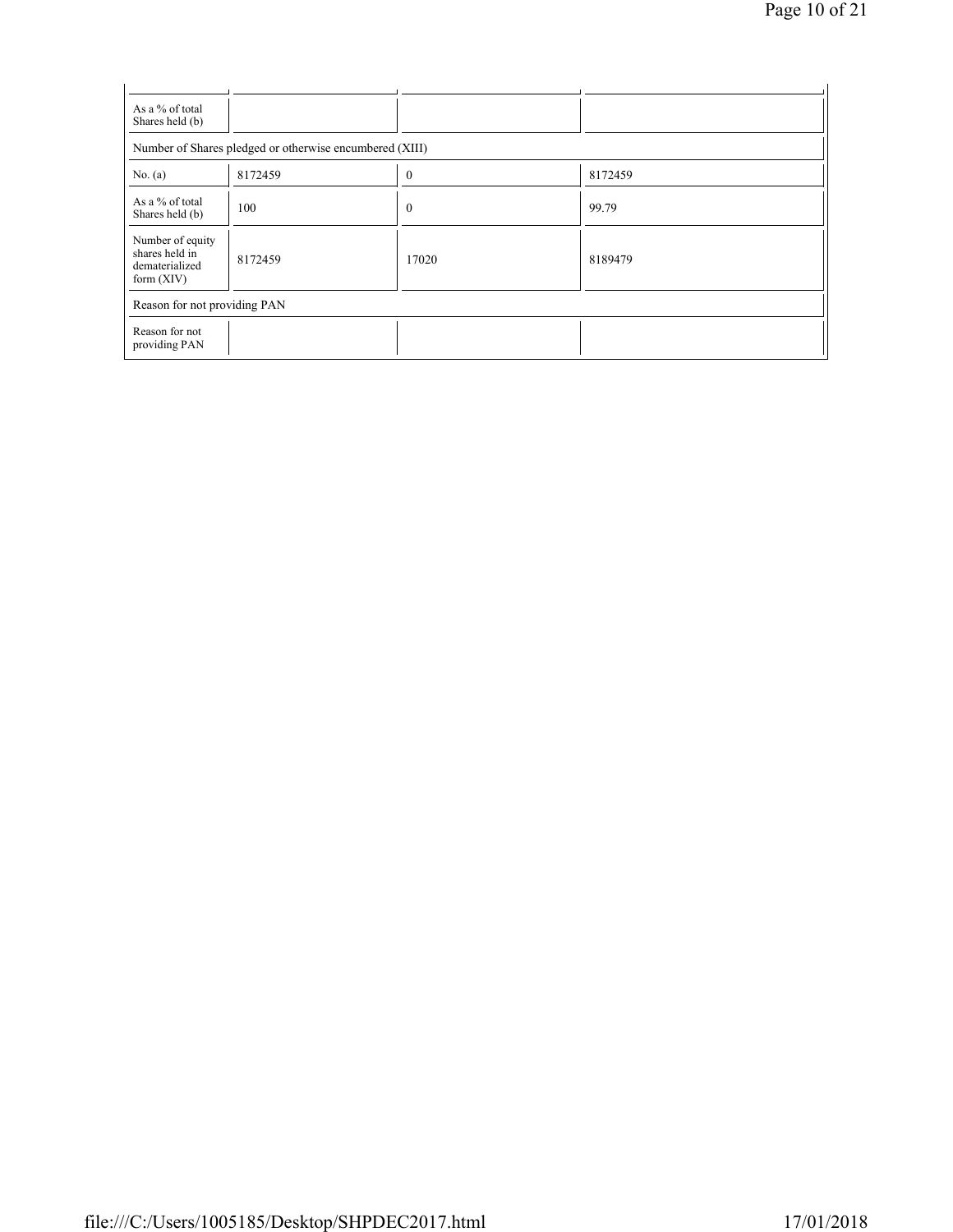|                                                                                                                             |                           |                                                               | Any Other (specify)                  |                                      |                          |
|-----------------------------------------------------------------------------------------------------------------------------|---------------------------|---------------------------------------------------------------|--------------------------------------|--------------------------------------|--------------------------|
| Searial No.                                                                                                                 | 1                         | $\sqrt{2}$                                                    | 3                                    | $\overline{4}$                       |                          |
| Category                                                                                                                    | <b>Bodies Corporate</b>   | <b>Bodies Corporate</b>                                       | <b>Bodies Corporate</b>              | <b>Bodies Corporate</b>              | Click here to<br>go back |
| Name of the<br>Shareholders (I)                                                                                             | Pacific Energy<br>Pvt Ltd | Devyani Estate And<br>Properties Pvt Ltd                      | Nikhita Estate<br>Developers Pvt Ltd | Ellora Organic<br>Industries Pvt Ltd |                          |
| PAN(II)                                                                                                                     | AACCP0544P                | AAACD3825H                                                    | AABCN6484D                           | AABCE0815F                           | Total                    |
| No. of the<br>Shareholders (I)                                                                                              | 1                         | 1                                                             | $\mathbf{1}$                         | $\mathbf{1}$                         | $\overline{4}$           |
| No. of fully paid<br>up equity shares<br>held $(V)$                                                                         | 17913015                  | 7182805                                                       | 3485420                              | 2800000                              | 31381240                 |
| No. Of Partly paid-<br>up equity shares<br>held $(V)$                                                                       |                           |                                                               |                                      |                                      |                          |
| No. Of shares<br>underlying<br>Depository<br>Receipts (VI)                                                                  |                           |                                                               |                                      |                                      |                          |
| Total nos. shares<br>held $(VII) = (IV) +$<br>$(V)$ + $(V)$                                                                 | 17913015                  | 7182805                                                       | 3485420                              | 2800000                              | 31381240                 |
| Shareholding as a<br>% of total no. of<br>shares (calculated<br>as per SCRR,<br>1957) (VIII) As a<br>% of $(A+B+C2)$        | 4.85                      | 1.94                                                          | 0.94                                 | 0.76                                 | 8.49                     |
|                                                                                                                             |                           | Number of Voting Rights held in each class of securities (IX) |                                      |                                      |                          |
| Class eg: X                                                                                                                 | 17913015                  | 7182805                                                       | 3485420                              | 2800000                              | 31381240                 |
| Class eg:y                                                                                                                  |                           |                                                               |                                      |                                      |                          |
| Total                                                                                                                       | 17913015                  | 7182805                                                       | 3485420                              | 2800000                              | 31381240                 |
| Total as a % of<br><b>Total Voting rights</b>                                                                               | 4.85                      | 1.94                                                          | 0.94                                 | 0.76                                 | 8.49                     |
| No. Of Shares<br>Underlying<br>Outstanding<br>convertible<br>securities $(X)$                                               |                           |                                                               |                                      |                                      |                          |
| No. of Shares<br>Underlying<br>Outstanding<br>Warrants (Xi)                                                                 |                           |                                                               |                                      |                                      |                          |
| No. Of Shares<br>Underlying<br>Outstanding<br>convertible<br>securities and No.<br>Of Warrants (Xi)<br>(a)                  |                           |                                                               |                                      |                                      |                          |
| Shareholding, as a<br>% assuming full<br>conversion of<br>convertible<br>securities (as a<br>percentage of<br>diluted share | 4.85                      | 1.94                                                          | 0.94                                 | 0.76                                 | 8.49                     |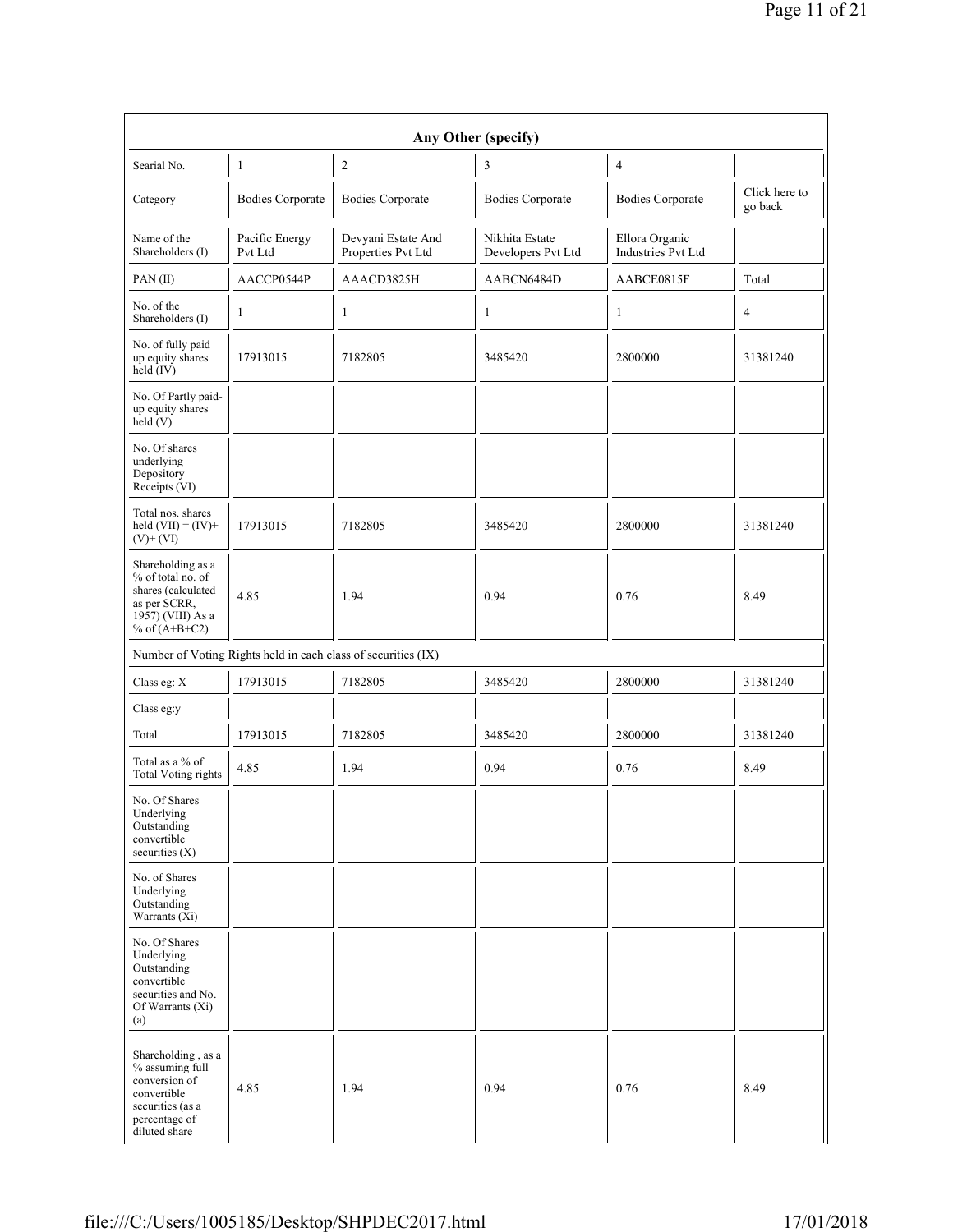| capital) $(XI) = (VII)$<br>$+(X)$ As a % of<br>$(A+B+C2)$            |          |         |         |         |          |  |  |  |  |  |
|----------------------------------------------------------------------|----------|---------|---------|---------|----------|--|--|--|--|--|
| Number of Locked in shares (XII)                                     |          |         |         |         |          |  |  |  |  |  |
| No. $(a)$                                                            |          |         |         |         |          |  |  |  |  |  |
| As a % of total<br>Shares held (b)                                   |          |         |         |         |          |  |  |  |  |  |
| Number of Shares pledged or otherwise encumbered (XIII)              |          |         |         |         |          |  |  |  |  |  |
| No. $(a)$                                                            | 17913015 | 7182805 | 3485420 | 2800000 | 31381240 |  |  |  |  |  |
| As a % of total<br>Shares held (b)                                   | 100      | 100     | 100     | 100     | 100      |  |  |  |  |  |
| Number of equity<br>shares held in<br>dematerialized<br>form $(XIV)$ | 17913015 | 7182805 | 3485420 | 2800000 | 31381240 |  |  |  |  |  |
| Reason for not<br>providing PAN                                      |          |         |         |         |          |  |  |  |  |  |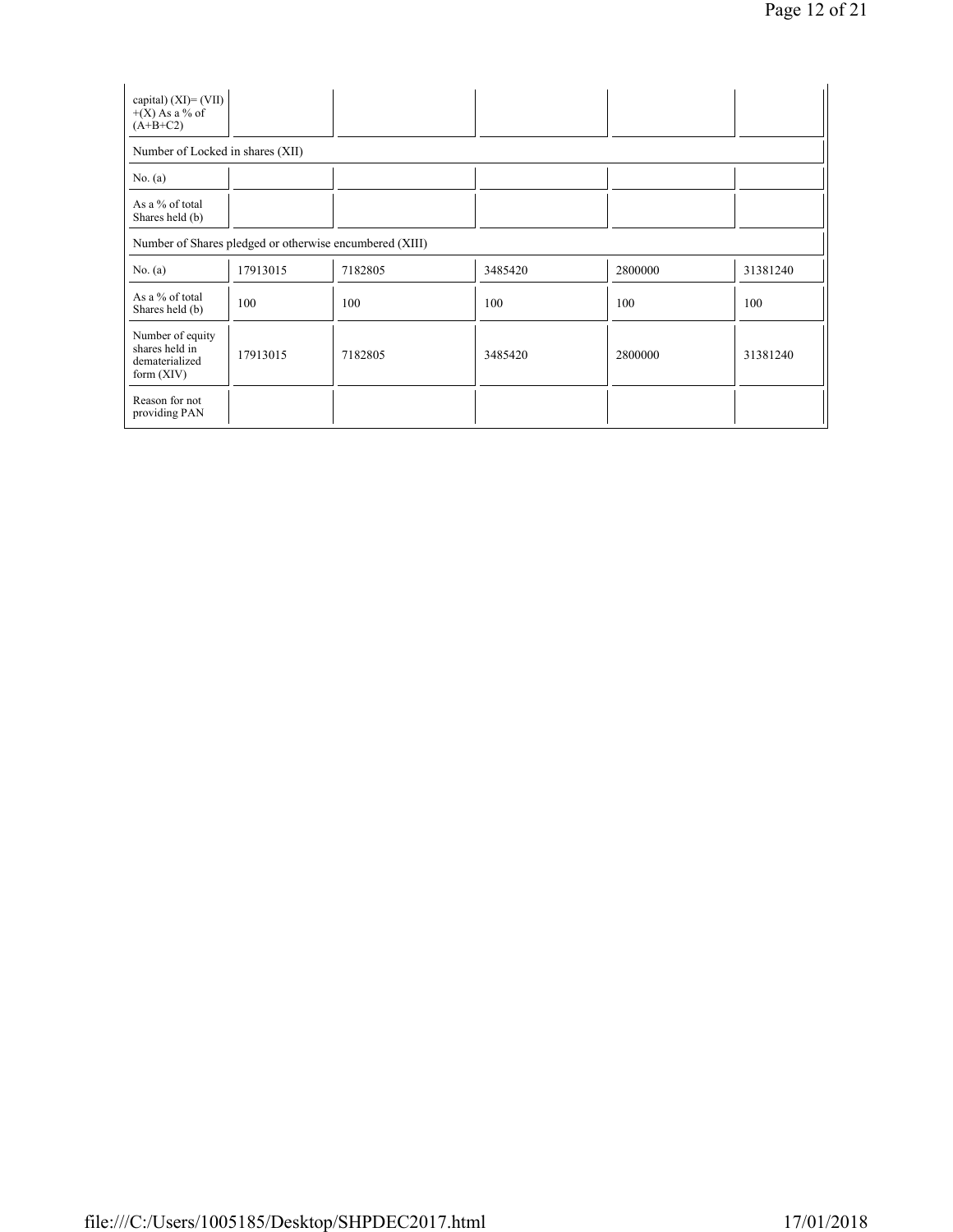| Any Other (specify)                                                                                                                                 |                                                               |                       |  |  |  |  |
|-----------------------------------------------------------------------------------------------------------------------------------------------------|---------------------------------------------------------------|-----------------------|--|--|--|--|
| Searial No.                                                                                                                                         | $\mathbf{1}$                                                  |                       |  |  |  |  |
| Category                                                                                                                                            | <b>Bodies Corporate</b>                                       |                       |  |  |  |  |
| Name of the<br>Shareholders (I)                                                                                                                     | Masayor Enterprises Limited                                   | Click here to go back |  |  |  |  |
| PAN(II)                                                                                                                                             | AAECM7848R                                                    | Total                 |  |  |  |  |
| No. of the<br>Shareholders (I)                                                                                                                      | 1                                                             | 1                     |  |  |  |  |
| No. of fully paid<br>up equity shares<br>$\text{held}(\text{IV})$                                                                                   | 3086435                                                       | 3086435               |  |  |  |  |
| No. Of Partly paid-<br>up equity shares<br>held $(V)$                                                                                               |                                                               |                       |  |  |  |  |
| No. Of shares<br>underlying<br>Depository<br>Receipts (VI)                                                                                          |                                                               |                       |  |  |  |  |
| Total nos. shares<br>held $(VII) = (IV) +$<br>$(V)+(VI)$                                                                                            | 3086435                                                       | 3086435               |  |  |  |  |
| Shareholding as a<br>% of total no. of<br>shares (calculated<br>as per SCRR,<br>1957) (VIII) As a<br>% of $(A+B+C2)$                                | 0.84                                                          | 0.84                  |  |  |  |  |
|                                                                                                                                                     | Number of Voting Rights held in each class of securities (IX) |                       |  |  |  |  |
| Class eg: X                                                                                                                                         | 3086435                                                       | 3086435               |  |  |  |  |
| Class eg:y                                                                                                                                          |                                                               |                       |  |  |  |  |
| Total                                                                                                                                               | 3086435                                                       | 3086435               |  |  |  |  |
| Total as a % of<br><b>Total Voting rights</b>                                                                                                       | 0.84                                                          | 0.84                  |  |  |  |  |
| No. Of Shares<br>Underlying<br>Outstanding<br>convertible<br>securities $(X)$                                                                       |                                                               |                       |  |  |  |  |
| No. of Shares<br>Underlying<br>Outstanding<br>Warrants $(X_i)$                                                                                      |                                                               |                       |  |  |  |  |
| No. Of Shares<br>Underlying<br>Outstanding<br>convertible<br>securities and No.<br>Of Warrants (Xi)<br>(a)                                          |                                                               |                       |  |  |  |  |
| Shareholding, as a<br>% assuming full<br>conversion of<br>convertible<br>securities (as a<br>percentage of<br>diluted share<br>capital) (XI)= (VII) | 0.84                                                          | 0.84                  |  |  |  |  |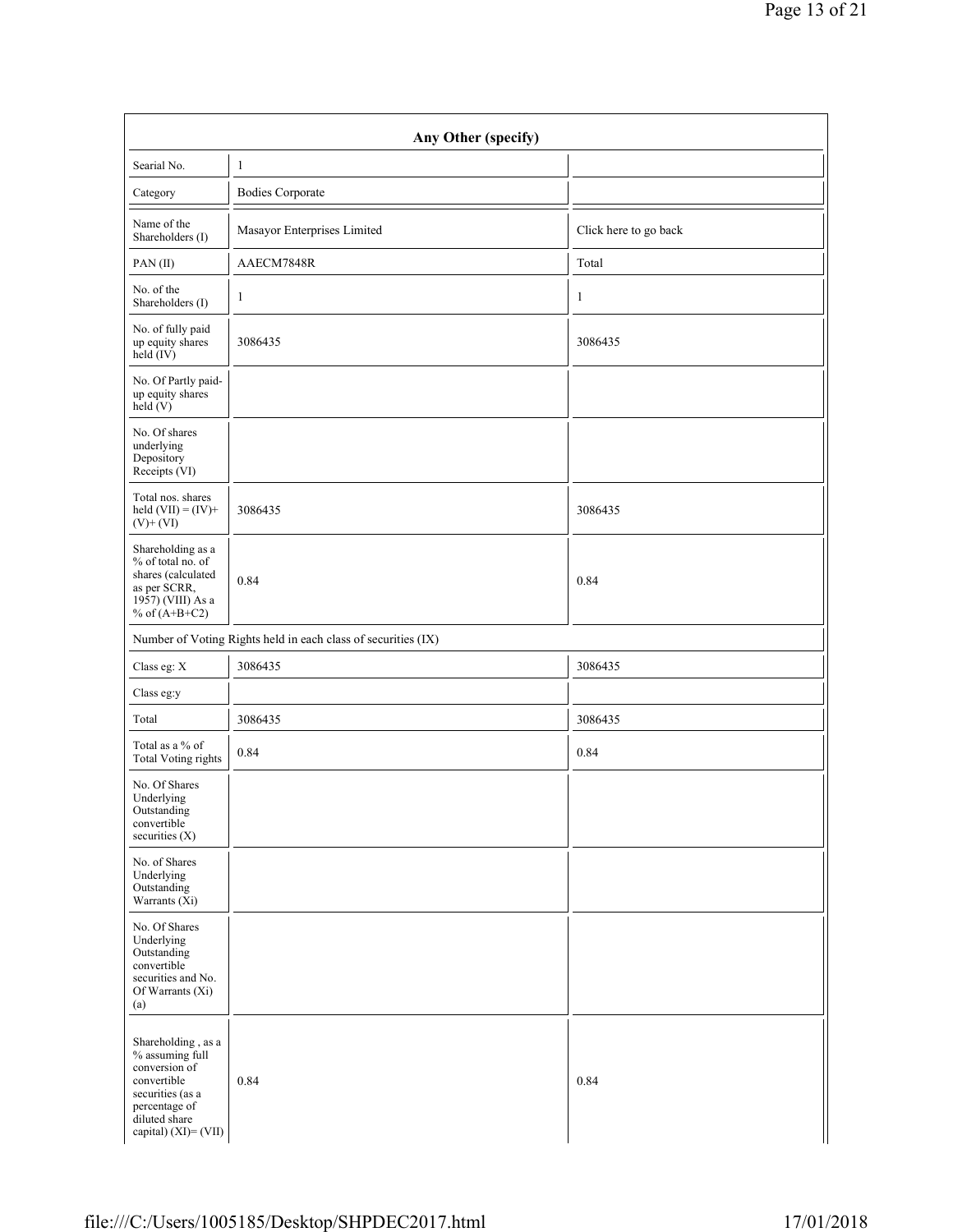| $+(X)$ As a % of<br>$(A+B+C2)$                                       |                                                         |                  |  |  |  |  |  |
|----------------------------------------------------------------------|---------------------------------------------------------|------------------|--|--|--|--|--|
| Number of Locked in shares (XII)                                     |                                                         |                  |  |  |  |  |  |
| No. $(a)$                                                            |                                                         |                  |  |  |  |  |  |
| As a % of total<br>Shares held (b)                                   |                                                         | $\boldsymbol{0}$ |  |  |  |  |  |
|                                                                      | Number of Shares pledged or otherwise encumbered (XIII) |                  |  |  |  |  |  |
| No. $(a)$                                                            | $\mathbf{0}$                                            | $\boldsymbol{0}$ |  |  |  |  |  |
| As a % of total<br>Shares held (b)                                   | $\mathbf{0}$                                            | $\boldsymbol{0}$ |  |  |  |  |  |
| Number of equity<br>shares held in<br>dematerialized<br>form $(XIV)$ | 3086435                                                 | 3086435          |  |  |  |  |  |
| Reason for not<br>providing PAN                                      |                                                         |                  |  |  |  |  |  |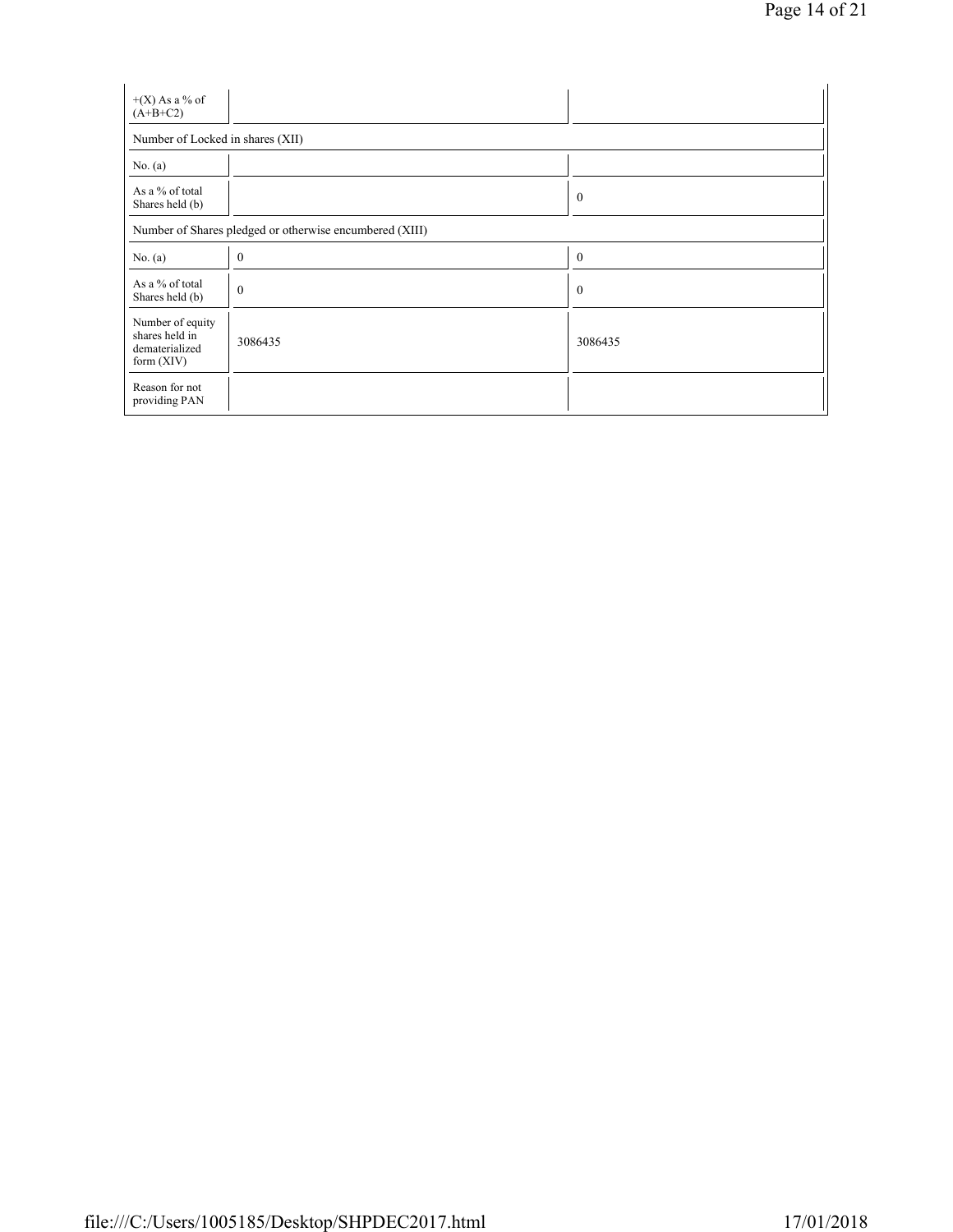| <b>Financial Institutions/Banks</b>                                                                                        |                                                               |                          |                         |                   |                   |                   |                          |
|----------------------------------------------------------------------------------------------------------------------------|---------------------------------------------------------------|--------------------------|-------------------------|-------------------|-------------------|-------------------|--------------------------|
| Searial No.                                                                                                                | $\mathbf{1}$                                                  | $\mathbf{2}$             | $\mathfrak{Z}$          | 4                 | 5                 | 6                 | $\boldsymbol{7}$         |
| Name of the<br>Shareholders<br>(1)                                                                                         | Canara Bank-<br>Mumbai                                        | <b>ICICI</b> Bank<br>Ltd | Punjab<br>National Bank | Syndicate<br>Bank | Bank Of<br>Baroda | Allahabad<br>Bank | <b>IDBI</b> Bank<br>Ltd. |
| PAN(II)                                                                                                                    | AAACC6106G                                                    | AAACI1195H               | AAACP0165G              | AACCS4699E        | AAACB1534F        | AACCA8464F        | AABCI8842G               |
| No. of fully<br>paid up equity<br>shares held<br>(IV)                                                                      | 52823734                                                      | 39696547                 | 24209101                | 22696508          | 22104507          | 19582216          | 14053827                 |
| No. Of Partly<br>paid-up equity<br>shares held<br>(V)                                                                      |                                                               |                          |                         |                   |                   |                   |                          |
| No. Of shares<br>underlying<br>Depository<br>Receipts (VI)                                                                 |                                                               |                          |                         |                   |                   |                   |                          |
| Total nos.<br>shares held<br>$(VII) = (IV) +$<br>$(V)+(VI)$                                                                | 52823734                                                      | 39696547                 | 24209101                | 22696508          | 22104507          | 19582216          | 14053827                 |
| Shareholding<br>as a % of total<br>no. of shares<br>(calculated as<br>per SCRR,<br>1957) (VIII)<br>As a % of<br>$(A+B+C2)$ | 14.29                                                         | 10.74                    | 6.55                    | 6.14              | 5.98              | 5.3               | 3.8                      |
|                                                                                                                            | Number of Voting Rights held in each class of securities (IX) |                          |                         |                   |                   |                   |                          |
| Class eg: X                                                                                                                | 52823734                                                      | 39696547                 | 24209101                | 22696508          | 22104507          | 19582216          | 14053827                 |
| Class eg:y                                                                                                                 |                                                               |                          |                         |                   |                   |                   |                          |
| Total                                                                                                                      | 52823734                                                      | 39696547                 | 24209101                | 22696508          | 22104507          | 19582216          | 14053827                 |
| Total as a %<br>of Total<br>Voting rights                                                                                  | 14.29                                                         | 10.74                    | 6.55                    | 6.14              | 5.98              | 5.3               | 3.8                      |
| No. Of Shares<br>Underlying<br>Outstanding<br>convertible<br>securities (X)                                                |                                                               |                          |                         |                   |                   |                   |                          |
| No. of Shares<br>Underlying<br>Outstanding<br>Warrants (Xi)                                                                |                                                               |                          |                         |                   |                   |                   |                          |
| No. Of Shares<br>Underlying<br>Outstanding<br>convertible<br>securities and<br>No. Of<br>Warrants (Xi)<br>(a)              |                                                               |                          |                         |                   |                   |                   |                          |
| Shareholding,<br>as a %<br>assuming full<br>conversion of<br>convertible<br>securities (as a                               |                                                               |                          |                         |                   |                   |                   |                          |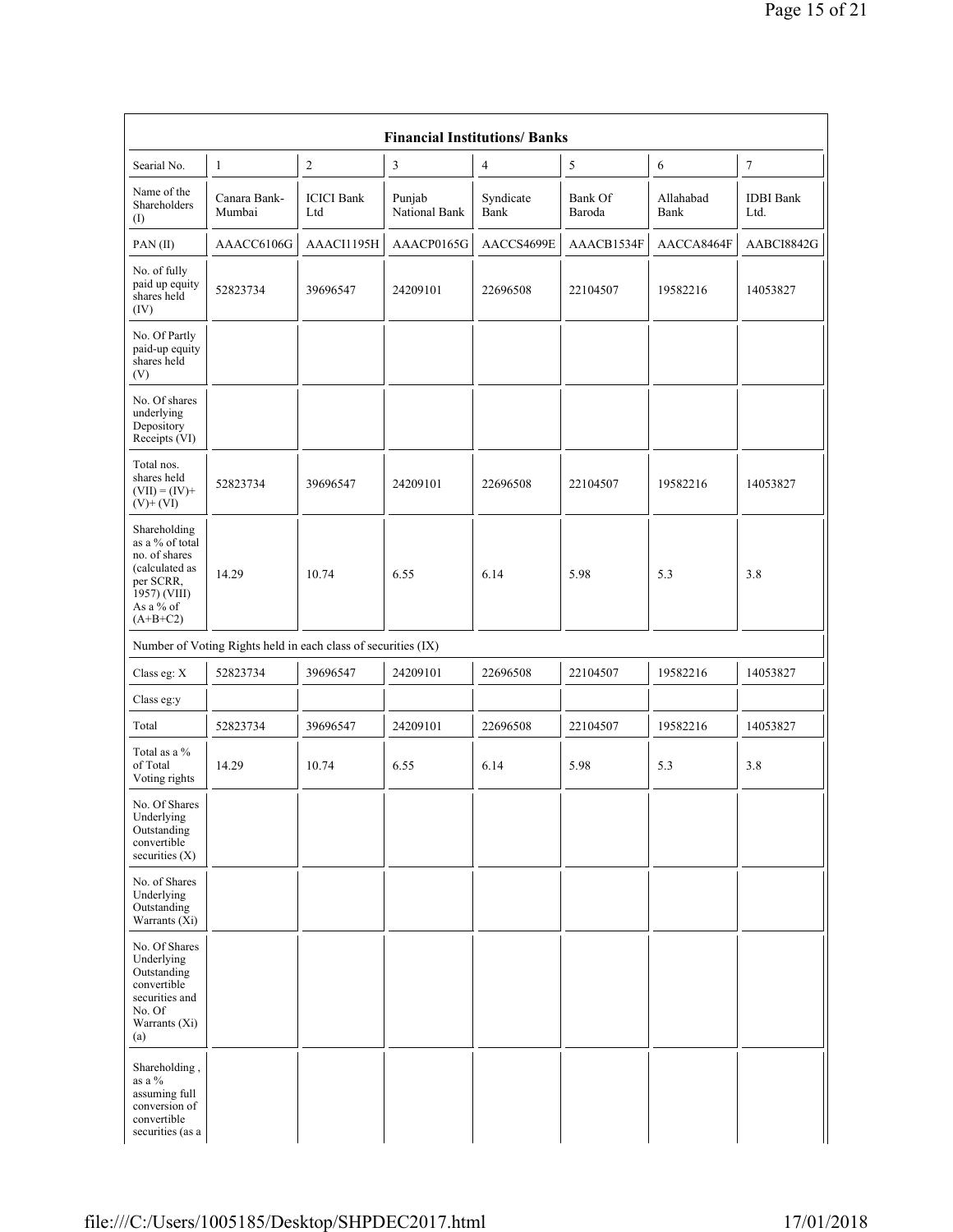| percentage of<br>diluted share<br>capital) $(XI)$ =<br>$(VII)+(X)$ As<br>$a\%$ of<br>$(A+B+C2)$ | 14.29                            | 10.74    | 6.55     | 6.14     | 5.98     | 5.3      | 3.8      |
|-------------------------------------------------------------------------------------------------|----------------------------------|----------|----------|----------|----------|----------|----------|
|                                                                                                 | Number of Locked in shares (XII) |          |          |          |          |          |          |
| No. $(a)$                                                                                       |                                  |          |          |          |          |          |          |
| As a % of<br>total Shares<br>held(b)                                                            |                                  |          |          |          |          |          |          |
| Number of<br>equity shares<br>held in<br>dematerialized<br>form $(XIV)$                         | 52823734                         | 39696547 | 24209101 | 22696508 | 22104507 | 19582216 | 14053827 |
| Reason for not providing PAN                                                                    |                                  |          |          |          |          |          |          |
| Reason for not<br>providing<br>PAN                                                              |                                  |          |          |          |          |          |          |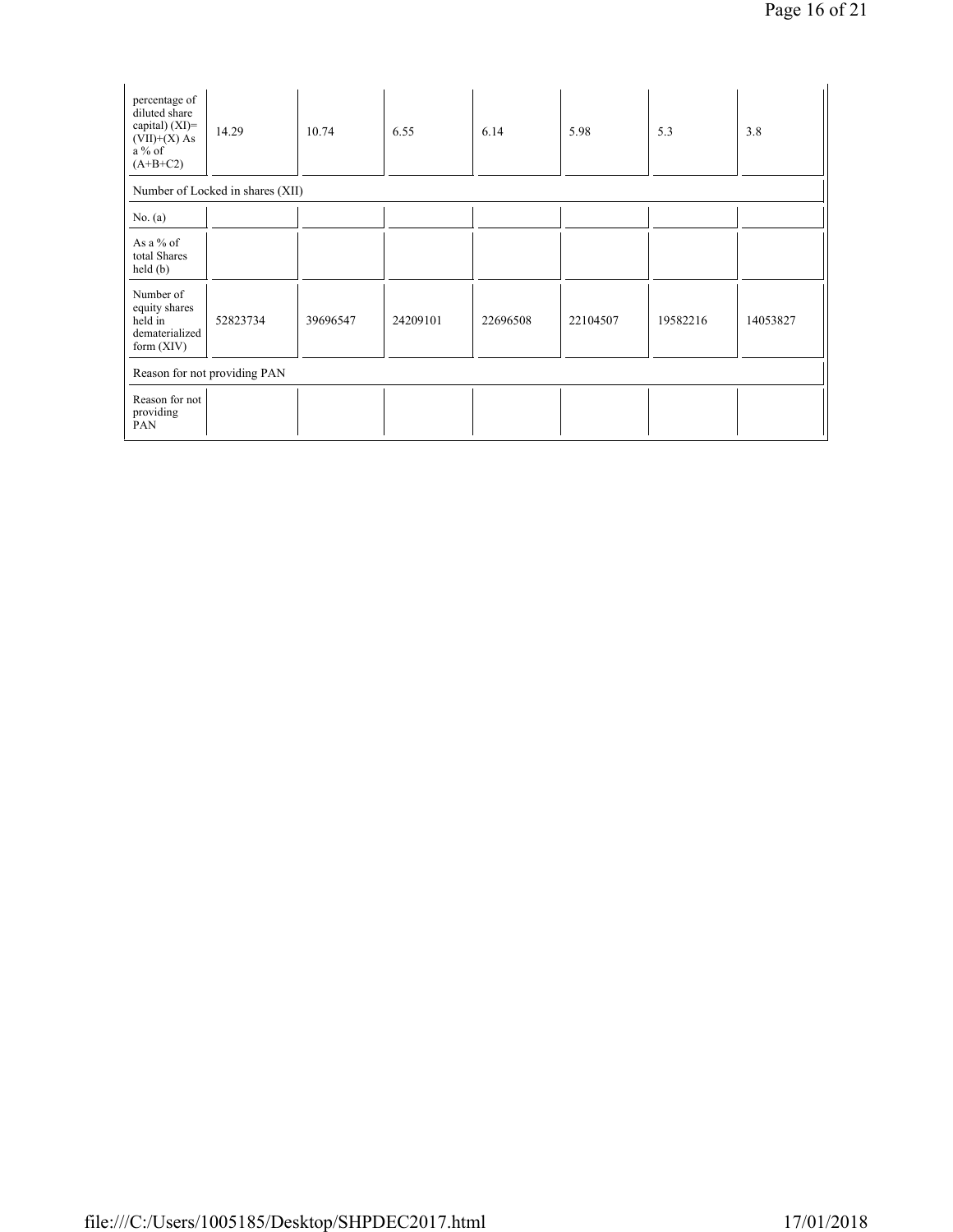| <b>Financial Institutions/ Banks</b>                                                                                                                                                  |                                                               |                         |                        |                 |                            |                          |
|---------------------------------------------------------------------------------------------------------------------------------------------------------------------------------------|---------------------------------------------------------------|-------------------------|------------------------|-----------------|----------------------------|--------------------------|
| Searial No.                                                                                                                                                                           | 8                                                             | 9                       | 10                     | 11              | 12                         |                          |
| Name of the<br>Shareholders (I)                                                                                                                                                       | Oriental Bank Of<br>Commerce                                  | United Bank Of<br>India | Union Bank Of<br>India | <b>UCO Bank</b> | <b>DBS</b> Bank<br>Limited | Click here to<br>go back |
| PAN(II)                                                                                                                                                                               | AAACO0191M                                                    | AAACU5624P              | AAACU0564G             | AAACU3561B      | AAACT4652J                 | Total                    |
| No. of fully paid<br>up equity shares<br>held $(IV)$                                                                                                                                  | 12389240                                                      | 6362258                 | 5803088                | 4587163         | 4124496                    | 228432685                |
| No. Of Partly paid-<br>up equity shares<br>held $(V)$                                                                                                                                 |                                                               |                         |                        |                 |                            |                          |
| No. Of shares<br>underlying<br>Depository<br>Receipts (VI)                                                                                                                            |                                                               |                         |                        |                 |                            |                          |
| Total nos. shares<br>held $(VII) = (IV) +$<br>$(V)+(VI)$                                                                                                                              | 12389240                                                      | 6362258                 | 5803088                | 4587163         | 4124496                    | 228432685                |
| Shareholding as a<br>% of total no. of<br>shares (calculated<br>as per SCRR,<br>1957) (VIII) As a<br>% of $(A+B+C2)$                                                                  | 3.35                                                          | 1.72                    | 1.57                   | 1.24            | 1.12                       | 61.81                    |
|                                                                                                                                                                                       | Number of Voting Rights held in each class of securities (IX) |                         |                        |                 |                            |                          |
| Class eg: X                                                                                                                                                                           | 12389240                                                      | 6362258                 | 5803088                | 4587163         | 4124496                    | 228432685                |
| Class eg:y                                                                                                                                                                            |                                                               |                         |                        |                 |                            |                          |
| Total                                                                                                                                                                                 | 12389240                                                      | 6362258                 | 5803088                | 4587163         | 4124496                    | 228432685                |
| Total as a % of<br><b>Total Voting rights</b>                                                                                                                                         | 3.35                                                          | 1.72                    | 1.57                   | 1.24            | 1.12                       | 61.81                    |
| No. Of Shares<br>Underlying<br>Outstanding<br>convertible<br>securities $(X)$                                                                                                         |                                                               |                         |                        |                 |                            |                          |
| No. of Shares<br>Underlying<br>Outstanding<br>Warrants (Xi)                                                                                                                           |                                                               |                         |                        |                 |                            |                          |
| No. Of Shares<br>Underlying<br>Outstanding<br>convertible<br>securities and No.<br>Of Warrants (Xi)<br>(a)                                                                            |                                                               |                         |                        |                 |                            |                          |
| Shareholding, as a<br>% assuming full<br>conversion of<br>convertible<br>securities (as a<br>percentage of<br>diluted share<br>capital) (XI)= (VII)<br>$+(X)$ As a % of<br>$(A+B+C2)$ | 3.35                                                          | 1.72                    | 1.57                   | 1.24            | 1.12                       | 61.81                    |
| Number of Locked in shares (XII)                                                                                                                                                      |                                                               |                         |                        |                 |                            |                          |
| No. $(a)$                                                                                                                                                                             |                                                               |                         |                        |                 |                            |                          |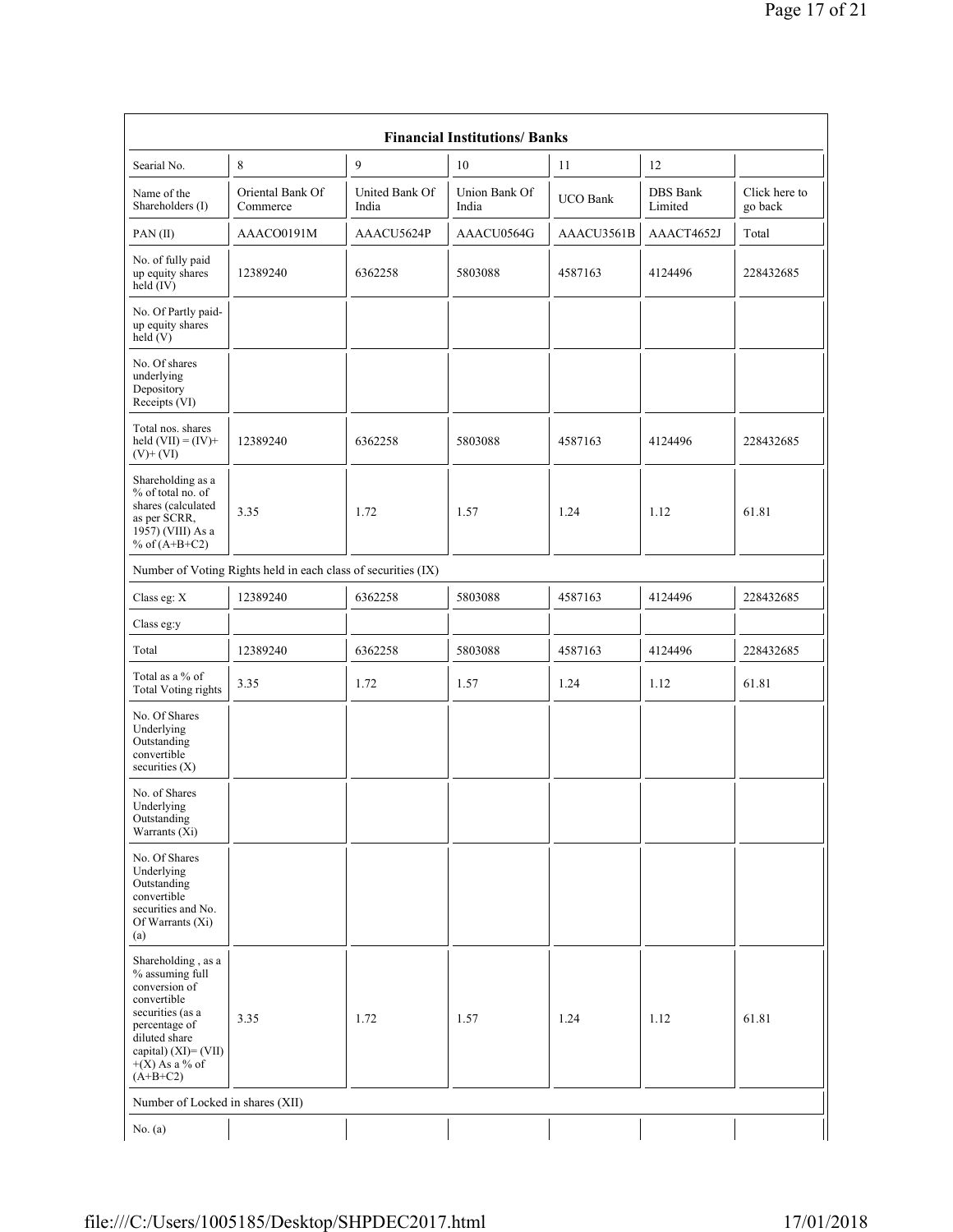| As a % of total<br>Shares held (b)                                   |          |         |         |         |         |           |
|----------------------------------------------------------------------|----------|---------|---------|---------|---------|-----------|
| Number of equity<br>shares held in<br>dematerialized<br>form $(XIV)$ | 12389240 | 6362258 | 5803088 | 4587163 | 4124496 | 228432685 |
| Reason for not providing PAN                                         |          |         |         |         |         |           |
| Reason for not<br>providing PAN                                      |          |         |         |         |         |           |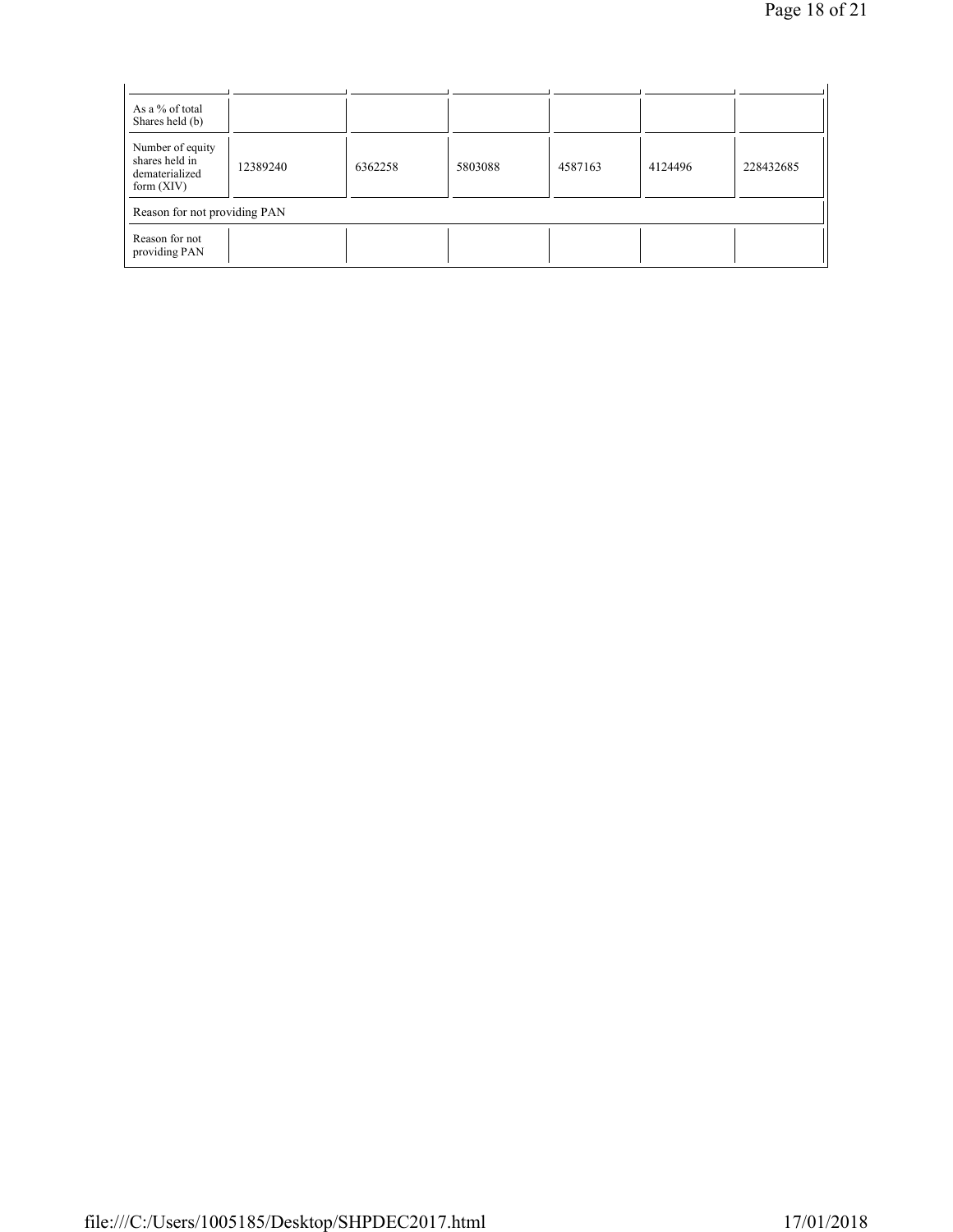| Searial No.                                                                                                          | $\mathbf{1}$                                                  | $\overline{c}$                         |                       |
|----------------------------------------------------------------------------------------------------------------------|---------------------------------------------------------------|----------------------------------------|-----------------------|
| Category                                                                                                             | Trusts                                                        | Overseas corporate bodies              |                       |
| Category / More<br>than 1 percentage                                                                                 | More than 1 percentage of shareholding                        | More than 1 percentage of shareholding |                       |
| Name of the<br>Shareholders (I)                                                                                      | Gammon India Trust                                            | Summicorp Limited                      | Click here to go back |
| PAN(II)                                                                                                              | QACHO0002Q                                                    | ABGFS4573B                             | Total                 |
| No. of the<br>Shareholders (I)                                                                                       | 1                                                             | $\mathbf{1}$                           | $\boldsymbol{0}$      |
| No. of fully paid<br>up equity shares<br>held $(V)$                                                                  | 5804680                                                       | 4679220                                | $\boldsymbol{0}$      |
| No. Of Partly paid-<br>up equity shares<br>held $(V)$                                                                |                                                               |                                        |                       |
| No. Of shares<br>underlying<br>Depository<br>Receipts (VI)                                                           |                                                               |                                        |                       |
| Total nos. shares<br>held $(VII) = (IV) +$<br>$(V)+(VI)$                                                             | 5804680                                                       | 4679220                                | $\boldsymbol{0}$      |
| Shareholding as a<br>% of total no. of<br>shares (calculated<br>as per SCRR,<br>1957) (VIII) As a<br>% of $(A+B+C2)$ | 1.57                                                          | 1.27                                   | $\bf{0}$              |
|                                                                                                                      | Number of Voting Rights held in each class of securities (IX) |                                        |                       |
| Class eg: $\mathbf X$                                                                                                | 5804680                                                       | 4679220                                | $\boldsymbol{0}$      |
| Class eg:y                                                                                                           |                                                               |                                        |                       |
| Total                                                                                                                | 5804680                                                       | 4679220                                | $\boldsymbol{0}$      |
| Total as a % of<br><b>Total Voting rights</b>                                                                        | 1.57                                                          | 1.27                                   | $\boldsymbol{0}$      |
| No. Of Shares<br>Underlying<br>Outstanding<br>convertible<br>securities (X)                                          |                                                               |                                        |                       |
| No. of Shares<br>Underlying<br>Outstanding<br>Warrants $(X_i)$                                                       |                                                               |                                        |                       |
| No. Of Shares<br>Underlying<br>Outstanding<br>convertible<br>securities and No.<br>Of Warrants (Xi)<br>(a)           |                                                               |                                        |                       |
| Shareholding, as a<br>% assuming full<br>conversion of<br>convertible<br>securities (as a                            | 1.57                                                          | 1.27                                   | $\boldsymbol{0}$      |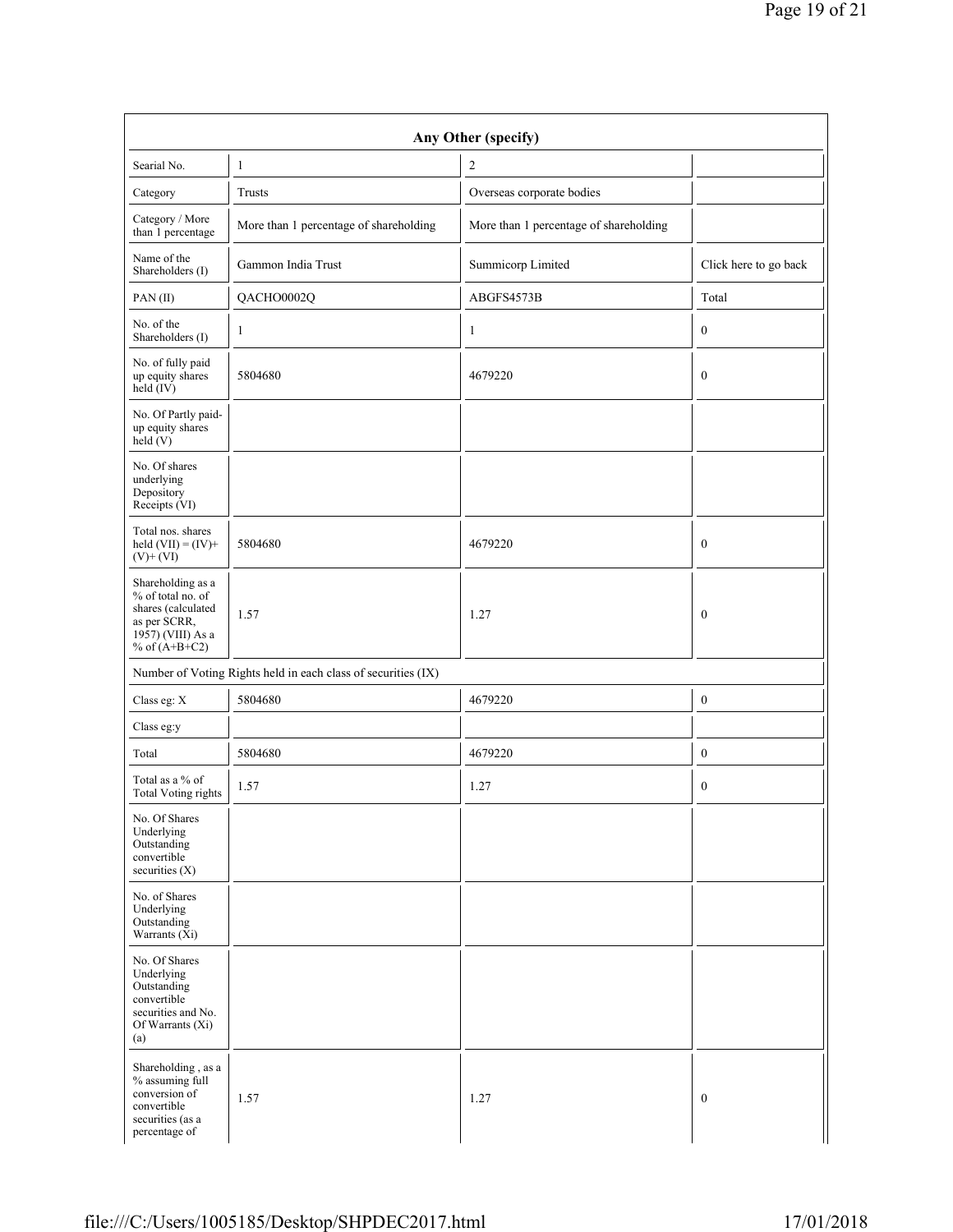| diluted share<br>capital) $(XI) = (VII)$<br>$+(X)$ As a % of<br>$(A+B+C2)$ |              |         |              |  |  |  |
|----------------------------------------------------------------------------|--------------|---------|--------------|--|--|--|
| Number of Locked in shares (XII)                                           |              |         |              |  |  |  |
| No. $(a)$                                                                  |              |         |              |  |  |  |
| As a % of total<br>Shares held (b)                                         |              |         |              |  |  |  |
| Number of equity<br>shares held in<br>dematerialized<br>form $(XIV)$       | $\mathbf{0}$ | 4679220 | $\mathbf{0}$ |  |  |  |
| Reason for not providing PAN                                               |              |         |              |  |  |  |
| Reason for not<br>providing PAN                                            |              |         |              |  |  |  |